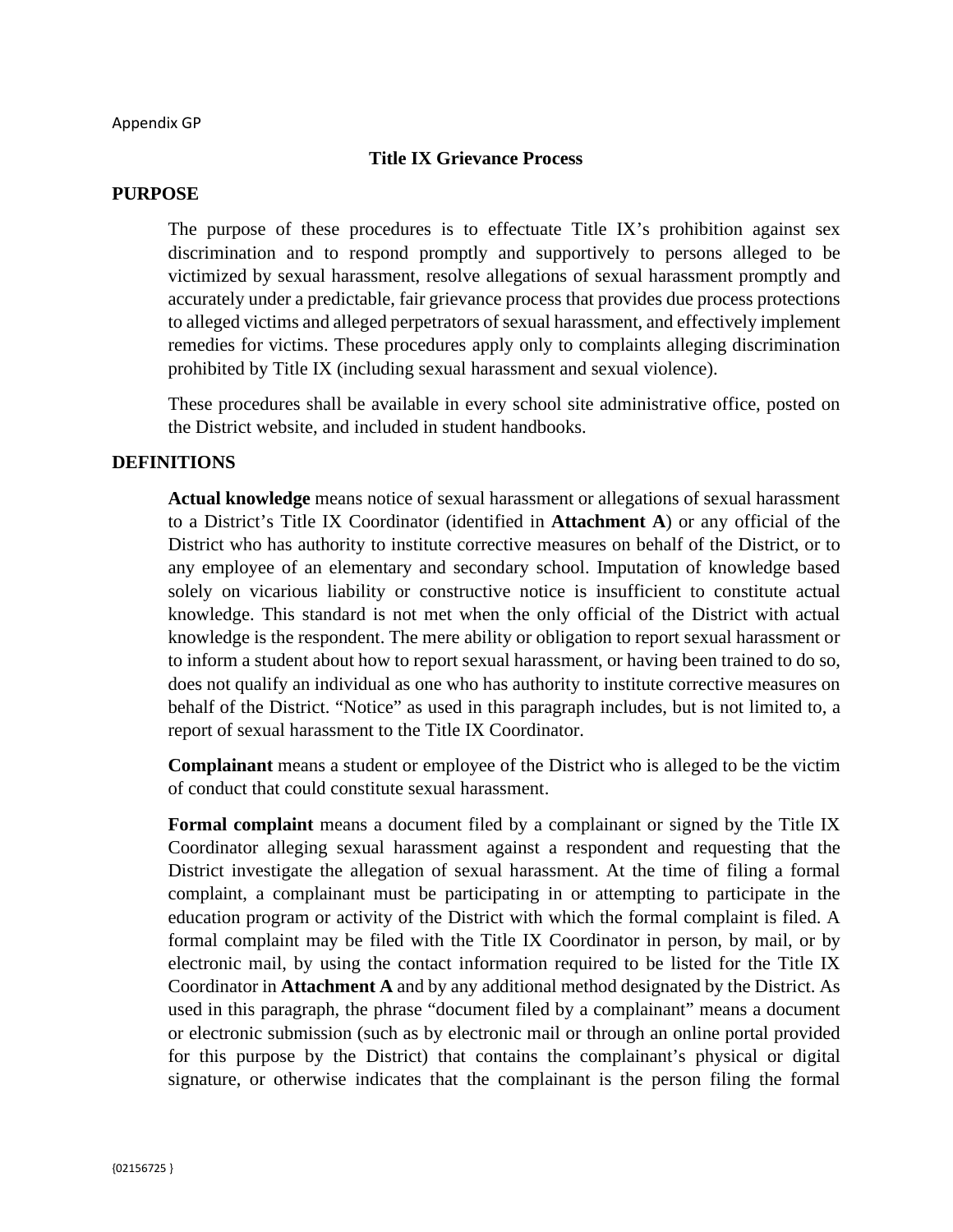complaint. The Form attached as **Attachment B** may be used for the submission of the Formal Complaint but is not required.

Parties means Complainant(s) and Respondent(s).

**Respondent** means an individual who has been reported to be the perpetrator of conduct that could constitute sexual harassment.

**Sexual harassment** means conduct on the basis of sex that satisfies one or more of the following:

- A. An employee of the District conditioning the provision of an aid, benefit, or service of the District on an individual's participation in unwelcome sexual conduct;
- B. Unwelcome conduct determined by a reasonable person to be so severe, pervasive, and objectively offensive that it effectively denies a person equal access to the District's education program or activity; or
- C. Sexual assault, dating violence, domestic violence, or stalking.

**Sexual assault** means an offense classified as a forcible or nonforcible sex offense under the uniform crime reporting system of the Federal Bureau of Investigation.

**Dating violence** means violence committed by a person:

- A. Who is or has been in a social relationship of a romantic or intimate nature with the victim; and
- B. Where the existence of such a relationship shall be determined based on a consideration of the following factors:
	- i. The length of the relationship.
	- ii. The type of relationship.
	- iii. The frequency of interaction between the persons involved in the relationship.

**Domestic violence** includes felony or misdemeanor crimes of violence committed by a current or former spouse or intimate partner of the victim, by a person with whom the victim shares a child in common, by a person who is cohabitating with or has cohabitated with the victim as a spouse or intimate partner, by a person similarly situated to a spouse of the victim under the domestic or family violence laws of the jurisdiction receiving grant monies, or by any other person against an adult or youth victim who is protected from that person's acts under the domestic or family violence laws of the jurisdiction.

**Stalking** means engaging in a course of conduct directed at a specific person that would cause a reasonable person to: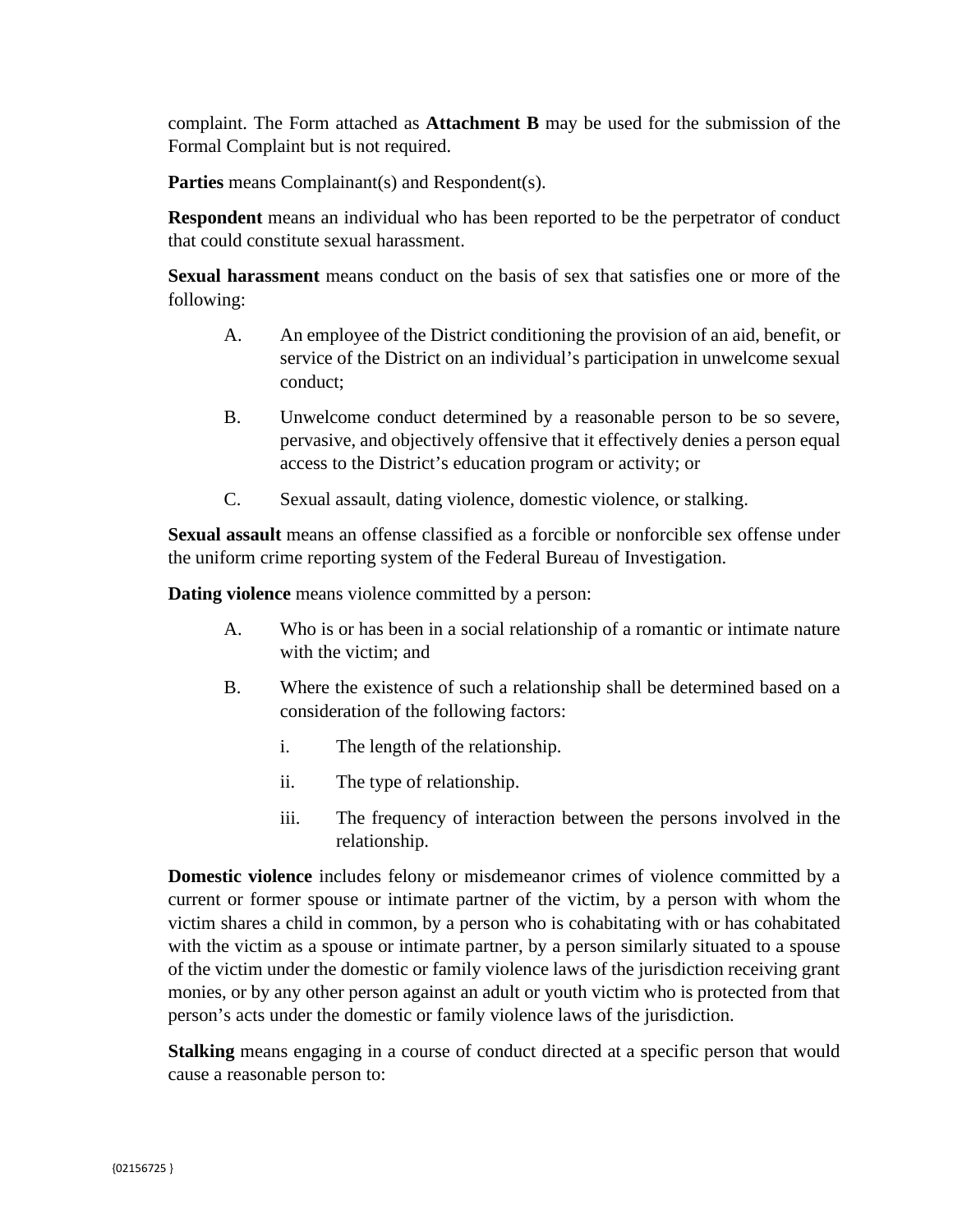- A. Fear for his or her safety or the safety of others; or
- B. Suffer substantial emotional distress.

**Day**, for the purpose of the calculation of days in complaint processing, except as otherwise expressly provided, shall exclude Saturdays, Sundays, and federal, state and school holidays or closures.

**Supportive measures** means non-disciplinary, non-punitive individualized services offered as appropriate, as reasonably available, and without fee or charge to the complainant or the respondent before or after the filing of a formal complaint or where no formal complaint has been filed. Such measures are designed to restore or preserve equal access to the District's education program or activity without unreasonably burdening the other party, including measures designed to protect the safety of all parties or the District's educational environment, or deter sexual harassment. Supportive measures may include counseling, extensions of deadlines or other course-related adjustments, modifications of work or class schedules, campus escort services, mutual restrictions on contact between the parties, changes in work or housing locations, leaves of absence, increased security and monitoring of certain areas of the campus, and other similar measures. The District must maintain as confidential any supportive measures provided to the complainant or respondent, to the extent that maintaining such confidentiality would not impair the ability of the District to provide the supportive measures. The Title IX Coordinator is responsible for coordinating the effective implementation of supportive measures.

## **GENERAL RESPONSE TO SEXUAL HARASSMENT**

If and when the District obtains actual knowledge of sexual harassment in an education program or activity of the District against a person in the United States, it must respond promptly in a manner that is not deliberately indifferent. The District is deliberately indifferent only if its response to sexual harassment is clearly unreasonable in light of the known circumstances. "Education program or activity" includes locations, events, or circumstances over which the District exercised substantial control over both the respondent and the context in which the sexual harassment occurs. The District's response must treat complainants and respondents equitably by offering supportive measures as defined above to a complainant, and by following its grievance process before the imposition of any disciplinary sanctions or other actions that are not supportive measures against a respondent. The Title IX Coordinator must promptly contact the complainant to discuss the availability of supportive measures, consider the complainant's wishes with respect to supportive measures, inform the complainant of the availability of supportive measures with or without the filing of a formal complaint, and explain to the complainant the process for filing a formal complaint.

**Response to a formal complaint.** In response to a formal complaint, the District must follow its grievance process. With or without a formal complaint, the District must comply with the previous subsection.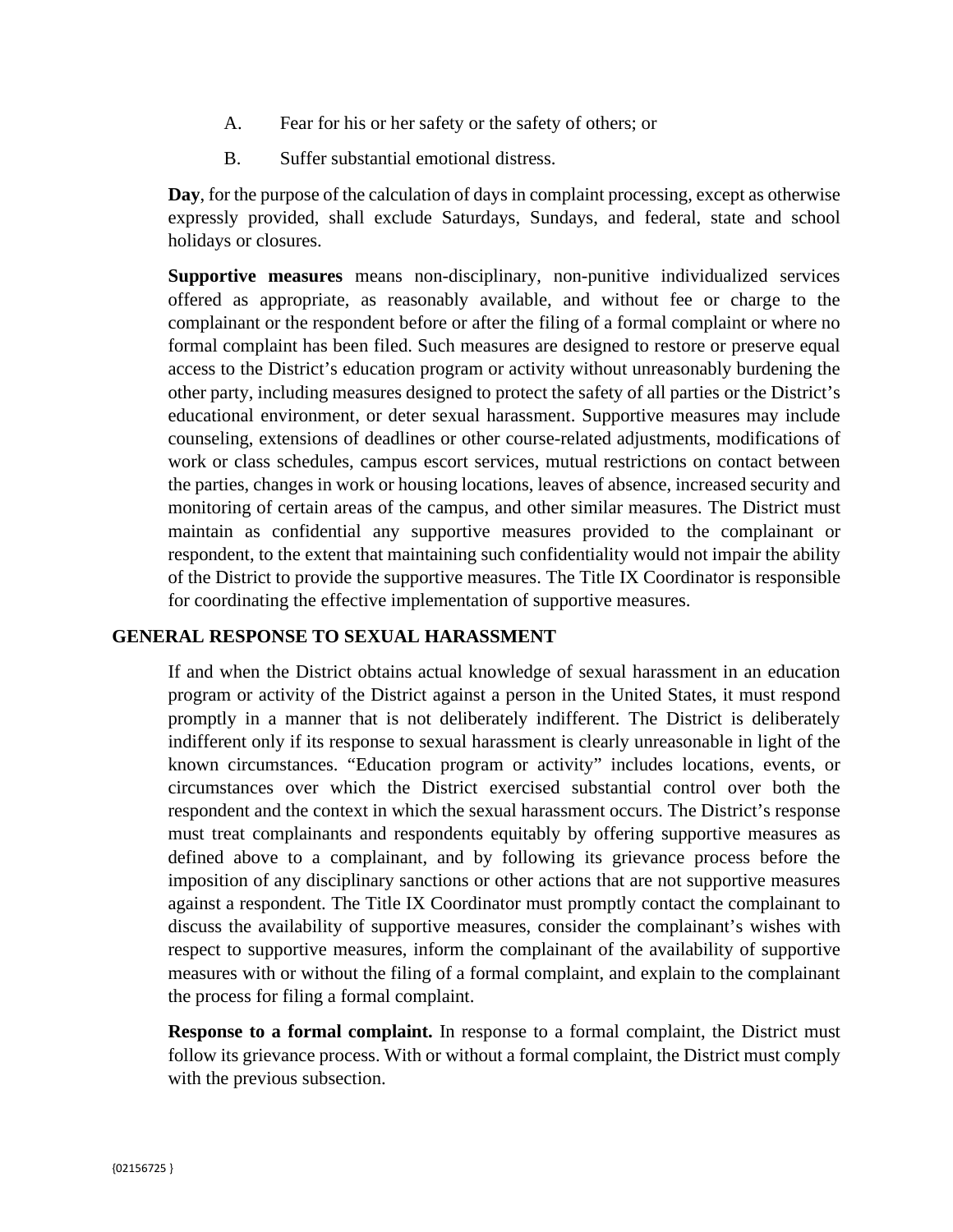**Emergency removal.** Nothing in this process precludes the District from removing a respondent from the District's education program or activity on an emergency basis, provided that the District undertakes an individualized safety and risk analysis, determines that an immediate threat to the physical health or safety of any student or other individual arising from the allegations of sexual harassment justifies removal, and provides the respondent with notice and an opportunity to challenge the decision immediately following the removal. This provision may not be construed to modify any rights under the Individuals with Disabilities Education Act, Section 504 of the Rehabilitation Act of 1973, or the Americans with Disabilities Act.

**Administrative leave.** Nothing in this subpart precludes the District from placing a nonstudent employee respondent on administrative leave during the pendency of its grievance. This provision may not be construed to modify any rights under Section 504 of the Rehabilitation Act of 1973 or the Americans with Disabilities Act.

# **BASIC REQUIREMENTS FOR GRIEVANCE PROCESS**

This process requires the District to:

- A. Treat complainants and respondents equitably by providing remedies to a complainant where a determination of responsibility for sexual harassment has been made against the respondent. Remedies must be designed to restore or preserve equal access to the District's education program or activity. Such remedies may include the same individualized services described elsewhere in this grievance process as "supportive measures"; however, remedies need not be non-disciplinary or non-punitive and need not avoid burdening the respondent;
- B. Require an objective evaluation of all relevant evidence including both inculpatory and exculpatory evidence – and provide that credibility determinations may not be based on a person's status as a complainant, respondent, or witness;
- C. Require that any individual designated by the District as a Title IX Coordinator, investigator, decision maker, or any person designated by the District to facilitate an informal resolution process, not have a conflict of interest or bias for or against complainants or respondents generally or an individual complainant or respondent. The District must ensure that Title IX Coordinators, investigators, decision makers, and any person who facilitates an informal resolution process, receive training on the definition of sexual harassment, the scope of the District's education program or activity, how to conduct an investigation and grievance process including hearings, appeals, and informal resolution processes, as applicable, and how to serve impartially, including by avoiding prejudgment of the facts at issue, conflicts of interest, and bias. The District must ensure that decision makers receive training on any technology to be used at a live hearing and on issues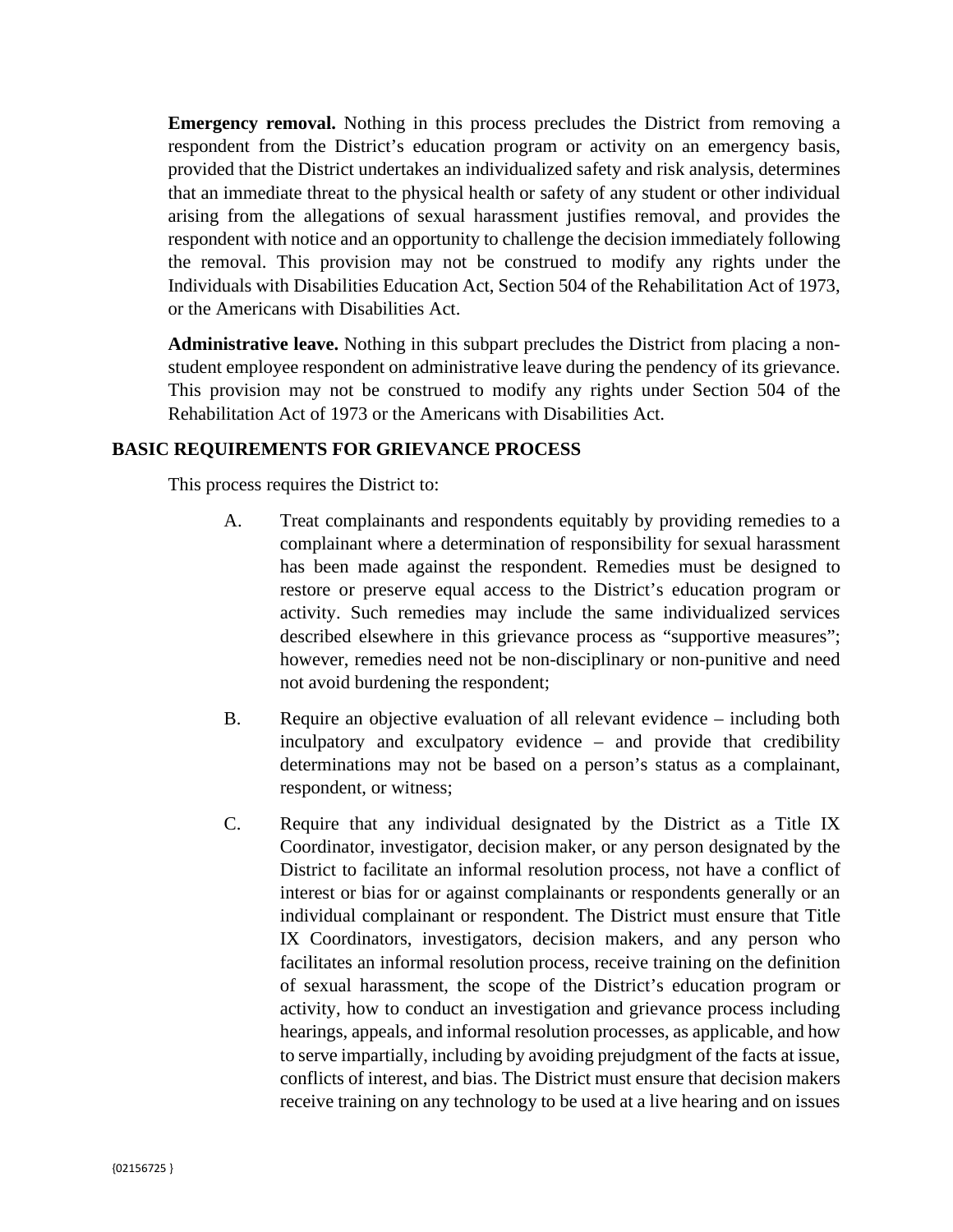of relevance of questions and evidence, including when questions and evidence about the complainant's sexual predisposition or prior sexual behavior are not relevant, as set forth elsewhere in this grievance process. The District also must ensure that investigators receive training on issues of relevance to create an investigative report that fairly summarizes relevant evidence, as set forth elsewhere in this grievance process. Any materials used to train Title IX Coordinators, investigators, decision makers, and any person who facilitates an informal resolution process, must not rely on sex stereotypes and must promote impartial investigations and adjudications of formal complaints of sexual harassment;

- D. Include a presumption that the respondent is not responsible for the alleged conduct until a determination regarding responsibility is made at the conclusion of the grievance process;
- E. Include reasonably prompt time frames for conclusion of the grievance process, including reasonably prompt time frames for filing and resolving appeals and informal resolution processes if the District offers informal resolution processes, and a process that allows for the temporary delay of the grievance process or the limited extension of time frames for good cause with written notice to the complainant and the respondent of the delay or extension and the reasons for the action. Good cause may include considerations such as the absence of a party, a party's advisor, or a witness; concurrent law enforcement activity; or the need for language assistance or accommodation of disabilities;
- F. Describe the range of possible disciplinary sanctions and remedies or list the possible disciplinary sanctions and remedies that the District may implement following any determination of responsibility;
- G. State whether the standard of evidence to be used to determine responsibility is the preponderance of the evidence standard or the clear and convincing evidence standard, apply the same standard of evidence for formal complaints against students as for formal complaints against employees, including faculty, and apply the same standard of evidence to all formal complaints of sexual harassment;
- H. Include the procedures and permissible bases for the complainant and respondent to appeal;
- I. Describe the range of supportive measures available to complainants and respondents; and
- J. Not require, allow, rely upon, or otherwise use questions or evidence that constitute, or seek disclosure of, information protected under a legally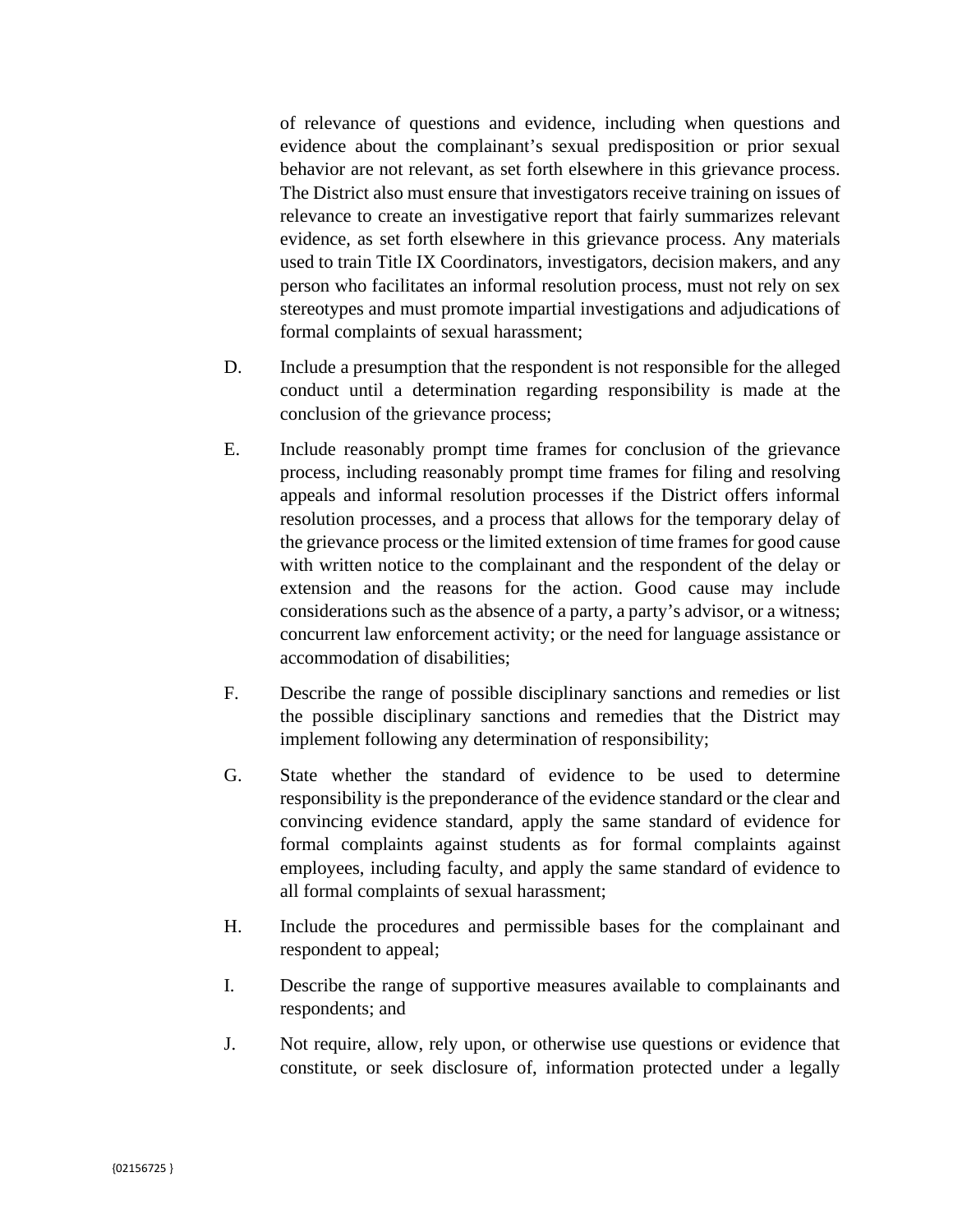recognized privilege, unless the person holding such privilege has waived the privilege.

# **PROCEDURAL REQUIREMENTS**

- A. **Time Limits.** A complaint under this procedure should be filed as soon as possible after the time of occurrence and within 180 calendar days of the alleged violation(s) of Title IX. Failure of a complainant or appellant to comply with any time limitation in the complaint procedure may result in dismissal of the complaint and/or denial of the appeal. Dismissal shall not preclude the individual's right to pursue the complaint through other appropriate external agencies.
- B. **Notice of allegations.** Upon receipt of a formal complaint, the Title IX Coordinator must provide the following written notice to the parties who are known in the form (using **Attachment C**).

## C. **Dismissal of a formal complaint.**

- (i) The District must investigate the allegations in a formal complaint. If the conduct alleged in the formal complaint would not constitute sexual harassment as defined above even if proved or did not occur in the District's education program or activity then the District shall dismiss the formal complaint with regard to that conduct for purposes of sexual harassment under Title IX or this part; such a dismissal does not preclude action under another provision of the District's code of conduct. The District may dismiss the formal complaint or any allegations therein, if at any time during the investigation or hearing: a complainant notifies the Title IX Coordinator in writing that the complainant would like to withdraw the formal complaint or any allegations therein; the respondent is no longer enrolled or employed by the District; or specific circumstances prevent the District from gathering evidence sufficient to reach a determination as to the formal complaint or allegations therein.
- (ii) Upon a dismissal required or permitted pursuant to this section, the District must promptly send written notice (using **Attachment D**) of the dismissal and reason(s) therefor simultaneously to the parties.
- D. **Consolidation of formal complaints.** A District may consolidate formal complaints as to allegations of sexual harassment against more than one respondent, or by more than one complainant against one or more respondents, or by one party against the other party, where the allegations of sexual harassment arise out of the same facts or circumstances. Where a grievance process involves more than one complainant or more than one respondent, references in this section to the singular "party," "complainant," or "respondent" include the plural, as applicable.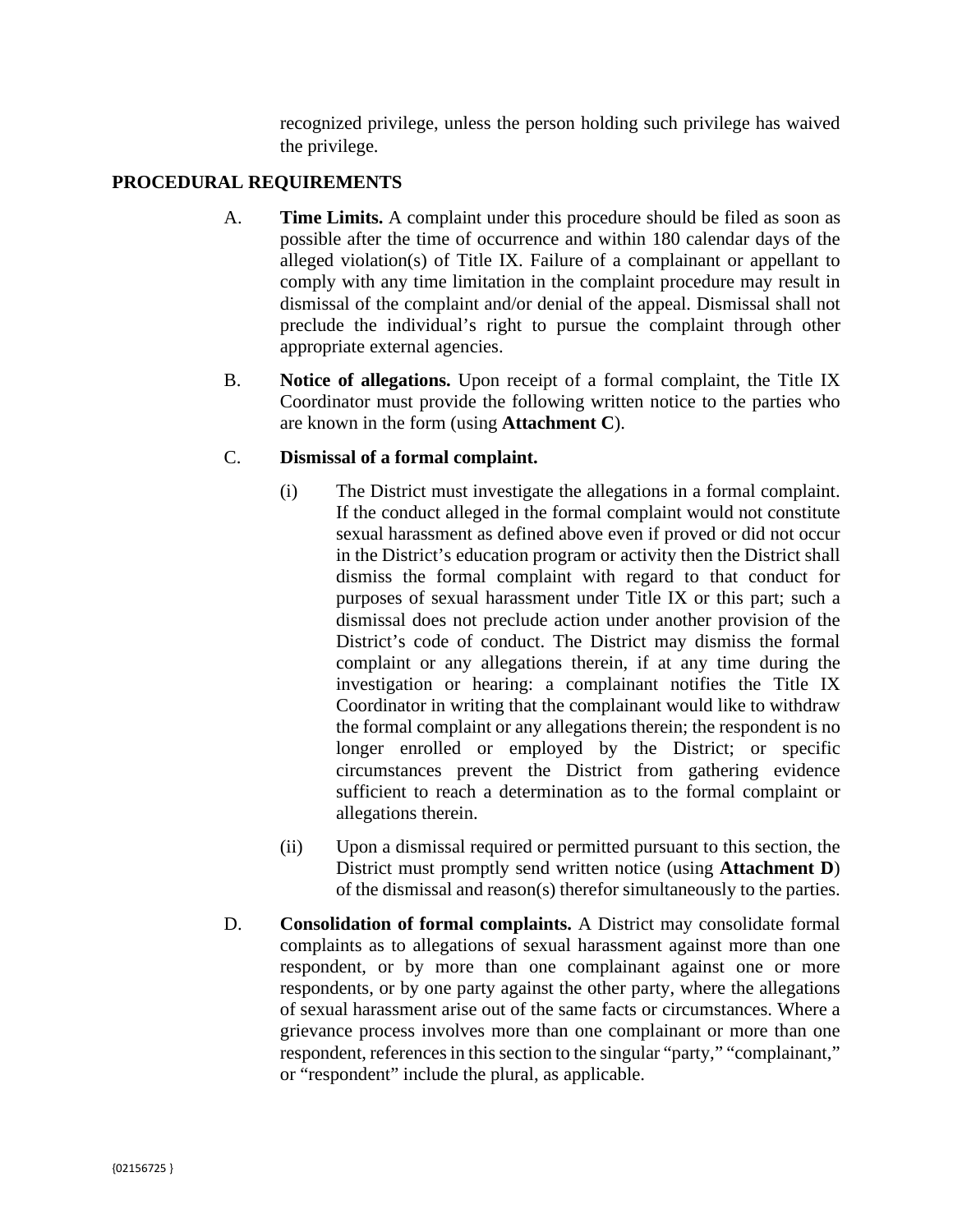- E. **Investigation of a formal complaint.** When investigating a formal complaint and throughout the grievance process, the District must:
	- i. Ensure that the burden of proof and the burden of gathering evidence sufficient to reach a determination regarding responsibility rests on the District and not on the parties provided that the District cannot access, consider, disclose, or otherwise use a party's records that are made or maintained by a physician, psychiatrist, psychologist, or other recognized professional or paraprofessional acting in the professional's or paraprofessional's capacity, or assisting in that capacity, and which are made and maintained in connection with the provision of treatment to the party, unless the District obtains that party's voluntary, written consent to do so for a grievance process under this section (if a party is not 18 years old then the District must obtain the voluntary, written consent of the party's parent or guardian, surrogate parent or guardian ad litem);
	- ii. Provide an equal opportunity for the parties to present witnesses, including fact and expert witnesses, and other inculpatory and exculpatory evidence;
	- iii. Not restrict the ability of either party to discuss the allegations under investigation or to gather and present relevant evidence;
	- iv. Provide the parties with the same opportunities to have others present during any grievance proceeding, including the opportunity to be accompanied to any related meeting or proceeding by the advisor of their choice, who may be, but is not required to be, an attorney, and not limit the choice or presence of advisor for either the complainant or respondent in any meeting or grievance proceeding; however, the District may establish restrictions regarding the extent to which the advisor may participate in the proceedings, as long as the restrictions apply equally to both parties;
	- v. Provide, to a party whose participation is invited or expected, written notice (using **Attachment E**) of the date, time, location, participants, and purpose of all hearings, investigative interviews, or other meetings, with sufficient time for the party to prepare to participate;
	- vi. Provide both parties an equal opportunity to inspect and review any evidence obtained as part of the investigation that is directly related to the allegations raised in a formal complaint, including the evidence upon which the District does not intend to rely in reaching a determination regarding responsibility and inculpatory or exculpatory evidence whether obtained from a party or other source, so that each party can meaningfully respond to the evidence prior to conclusion of the investigation. Prior to completion of the investigative report, the District must send (using **Attachment F**) to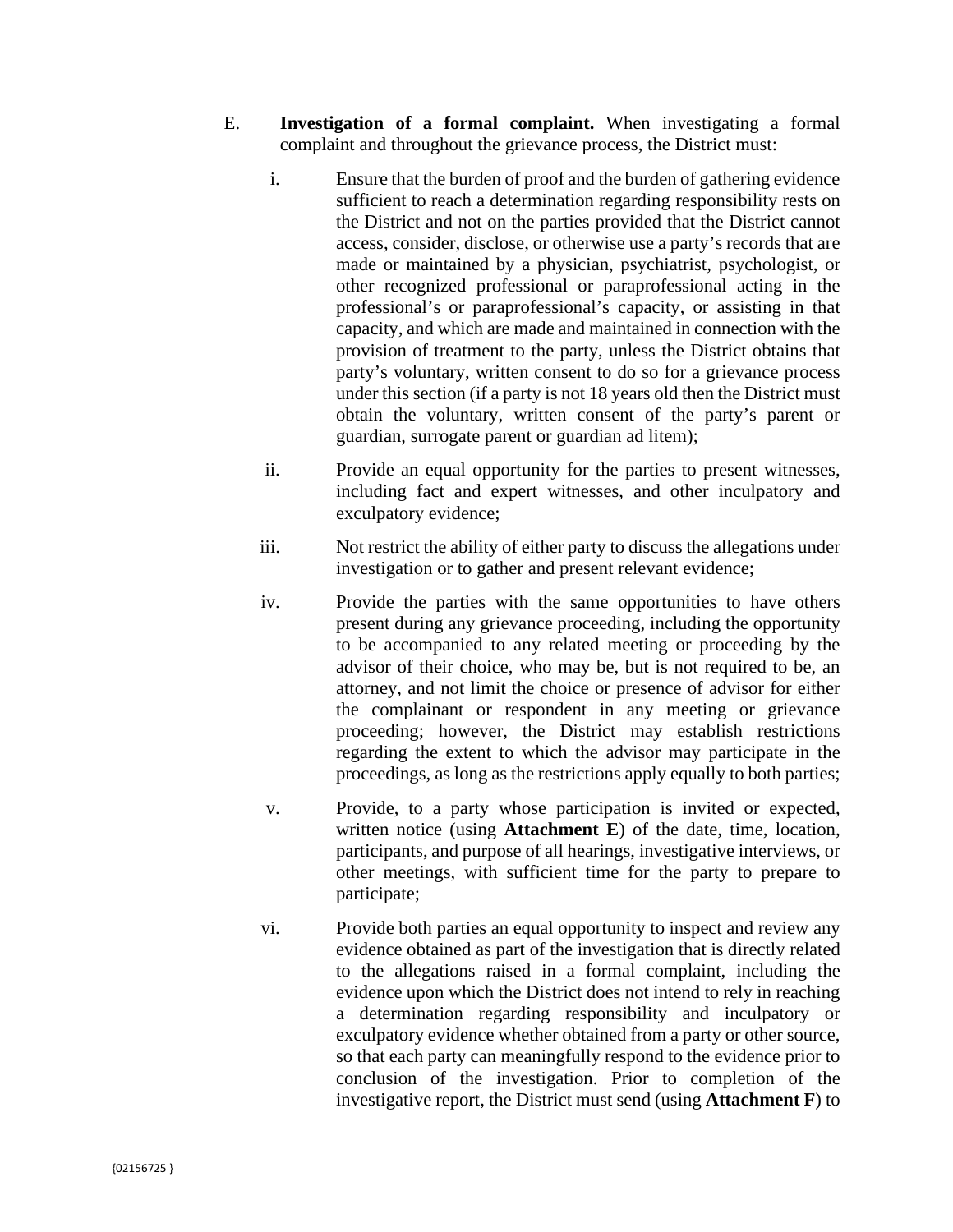each party and the party's advisor, if any, the evidence subject to inspection and review in an electronic format or a hard copy, and the parties must have at least 10 days to submit a written response, which the investigator will consider prior to completion of the investigative report. The District must make all such evidence subject to the parties' inspection and review available at any hearing to give each party equal opportunity to refer to such evidence during the hearing, including for purposes of cross-examination; and

- vii. Create an investigative report (using **Attachment G**) that fairly summarizes relevant evidence and, at least 10 days prior to a hearing (if a hearing is required under this section or otherwise provided) or other time of determination regarding responsibility, send to each party and the party's advisor, if any, the investigative report in an electronic format or a hard copy, for their review and written response.
- F. **Hearings.** Hearings will be held at the discretion of the decision maker(s). With or without a hearing, after the investigator has sent the investigative report to the parties and before reaching a determination regarding responsibility, the decision maker(s) must afford each party the opportunity to submit written, relevant questions that a party wants asked of any party or witness, provide each party with the answers, and allow for additional, limited follow-up questions from each party. With or without a hearing, questions and evidence about the complainant's sexual predisposition or prior sexual behavior are not relevant, unless such questions and evidence about the complainant's prior sexual behavior are offered to prove that someone other than the respondent committed the conduct alleged by the complainant, or if the questions and evidence concern specific incidents of the complainant's prior sexual behavior with respect to the respondent and are offered to prove consent. The decision maker(s) must explain to the party proposing the questions any decision to exclude a question as not relevant.

### G. **Determination regarding responsibility.**

- (i) The decision maker(s), who cannot be the same person(s) as the Title IX Coordinator or the investigator(s), must issue a written determination (using **Attachment H**) regarding responsibility. To reach this determination, the District must apply the clear and convincing standard of evidence.
- (ii) The written determination must include:
	- a. Identification of the allegations potentially constituting sexual harassment;
	- b. A description of the procedural steps taken from the receipt of the formal complaint through the determination, including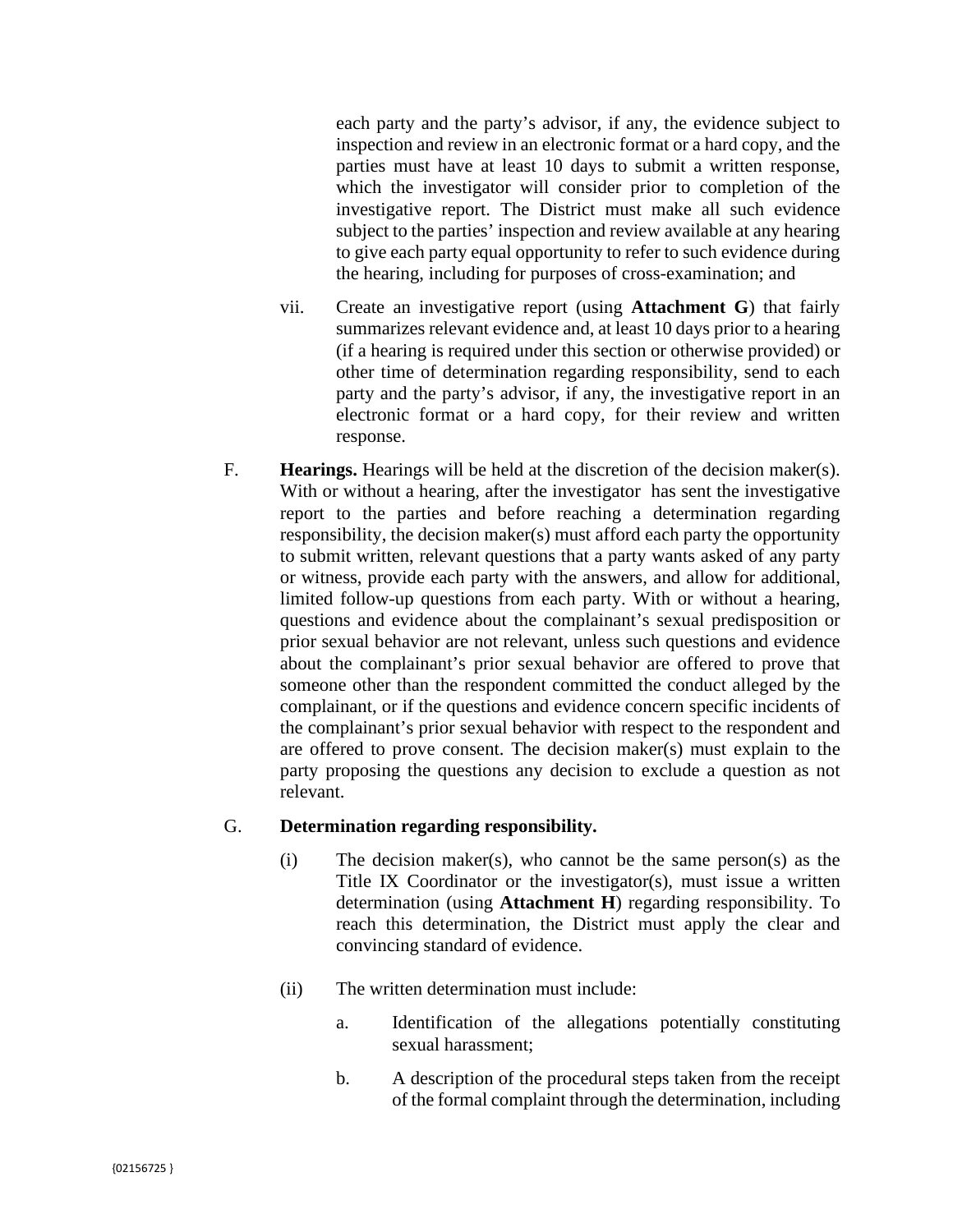any notifications to the parties, interviews with parties and witnesses, site visits, methods used to gather other evidence, and hearings held;

- c. Findings of fact supporting the determination;
- d. Conclusions regarding the application of the District's code of conduct to the facts;
- e. A statement of, and rationale for, the result as to each allegation, including a determination regarding responsibility, any disciplinary sanctions the District imposes on the respondent, and whether remedies designed to restore or preserve equal access to the District's education program or activity will be provided by the District to the complainant; and
- f. The District's procedures and permissible bases for the complainant and respondent to appeal.
- (iii) The District must provide the written determination to the parties simultaneously. The determination regarding responsibility becomes final either on the date that the District provides the parties with the written determination of the result of the appeal, if an appeal is filed, or if an appeal is not filed, the date on which an appeal would no longer be considered timely.
- (iv) The Title IX Coordinator is responsible for effective implementation of any remedies.

### H. **Appeals.**

- (i) A District must offer both parties an appeal from a determination regarding responsibility, and from a District's dismissal of a formal complaint or any allegations therein, on the following bases:
	- a. Procedural irregularity that affected the outcome of the matter:
	- b. New evidence that was not reasonably available at the time the determination regarding responsibility or dismissal was made, that could affect the outcome of the matter; and
	- c. The Title IX Coordinator, investigator(s), or decision maker(s) had a conflict of interest or bias for or against complainants or respondents generally or the individual complainant or respondent that affected the outcome of the matter.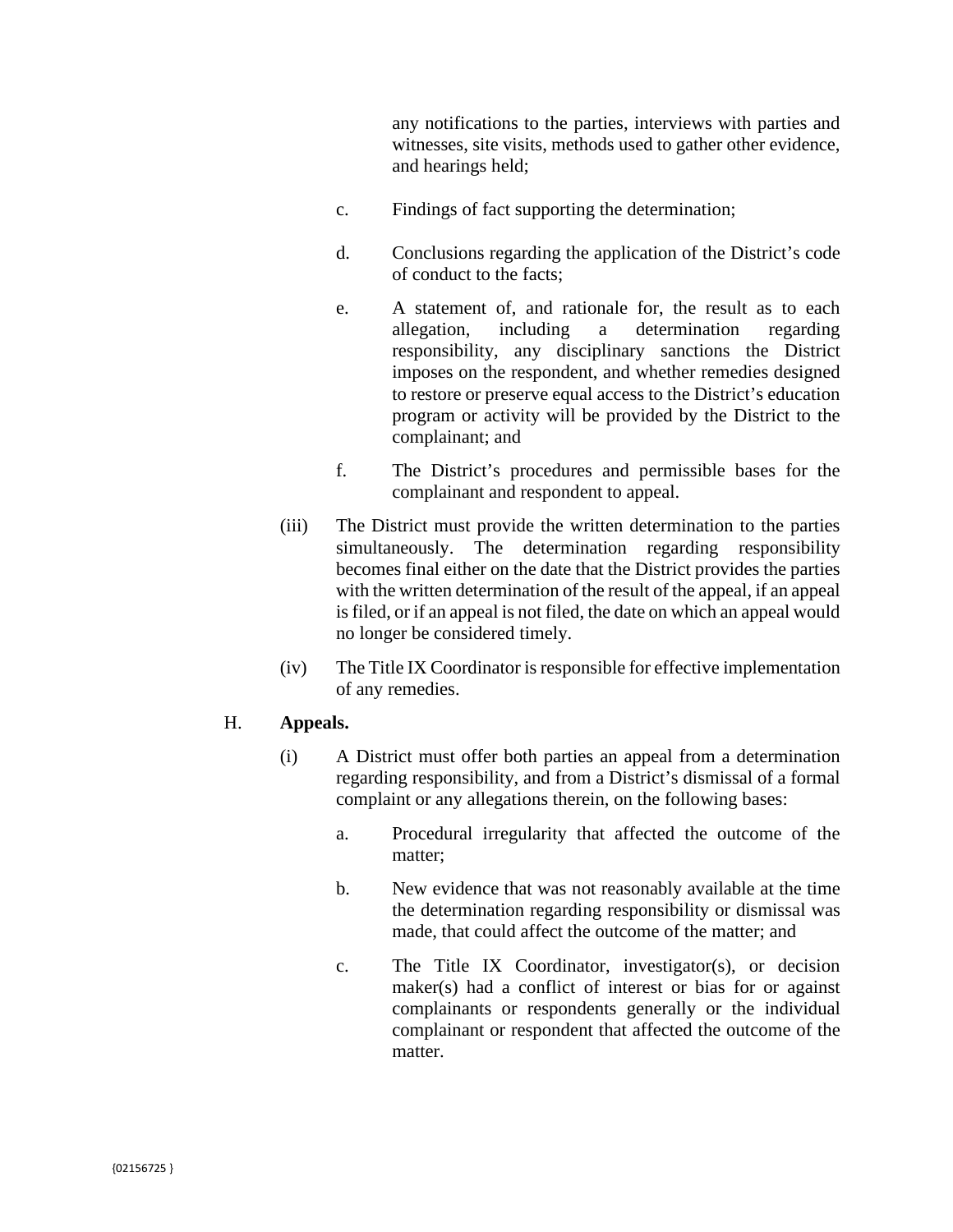- (ii) A District may offer an appeal equally to both parties on additional bases.
- (iii) As to all appeals, the District must:
	- a. Notify (using **Attachment I**) the other party in writing when an appeal is filed and implement appeal procedures equally for both parties;
	- b. Ensure that the decision maker(s) for the appeal is not the same person as the decision maker(s) that reached the determination regarding responsibility or dismissal, the investigator(s), or the Title IX Coordinator;
	- c. Ensure that the decision maker(s) for the appeal complies with the this section;
	- d. Give both parties a reasonable, equal opportunity to submit a written statement in support of, or challenging, the outcome;
	- e. Issue a written decision describing the result of the appeal and the rationale for the result; and
	- f. Provide the written decision simultaneously to both parties.
- I. **Informal resolution.** A District may not require as a condition of enrollment or continuing enrollment, or employment or continuing employment, or enjoyment of any other right, waiver of the right to an investigation and adjudication of formal complaints of sexual harassment consistent with this section. Similarly, a District may not require the parties to participate in an informal resolution process under this section and may not offer an informal resolution process unless a formal complaint is filed. However, at any time prior to reaching a determination regarding responsibility the District may facilitate an informal resolution process, such as mediation, that does not involve a full investigation and adjudication, provided that the District:
	- (i) Provides to the parties a written notice (using **Attachment J**) disclosing: the allegations, the requirements of the informal resolution process including the circumstances under which it precludes the parties from resuming a formal complaint arising from the same allegations, provided, however, that at any time prior to agreeing to a resolution, any party has the right to withdraw from the informal resolution process and resume the grievance process with respect to the formal complaint, and any consequences resulting from participating in the informal resolution process, including the records that will be maintained or could be shared;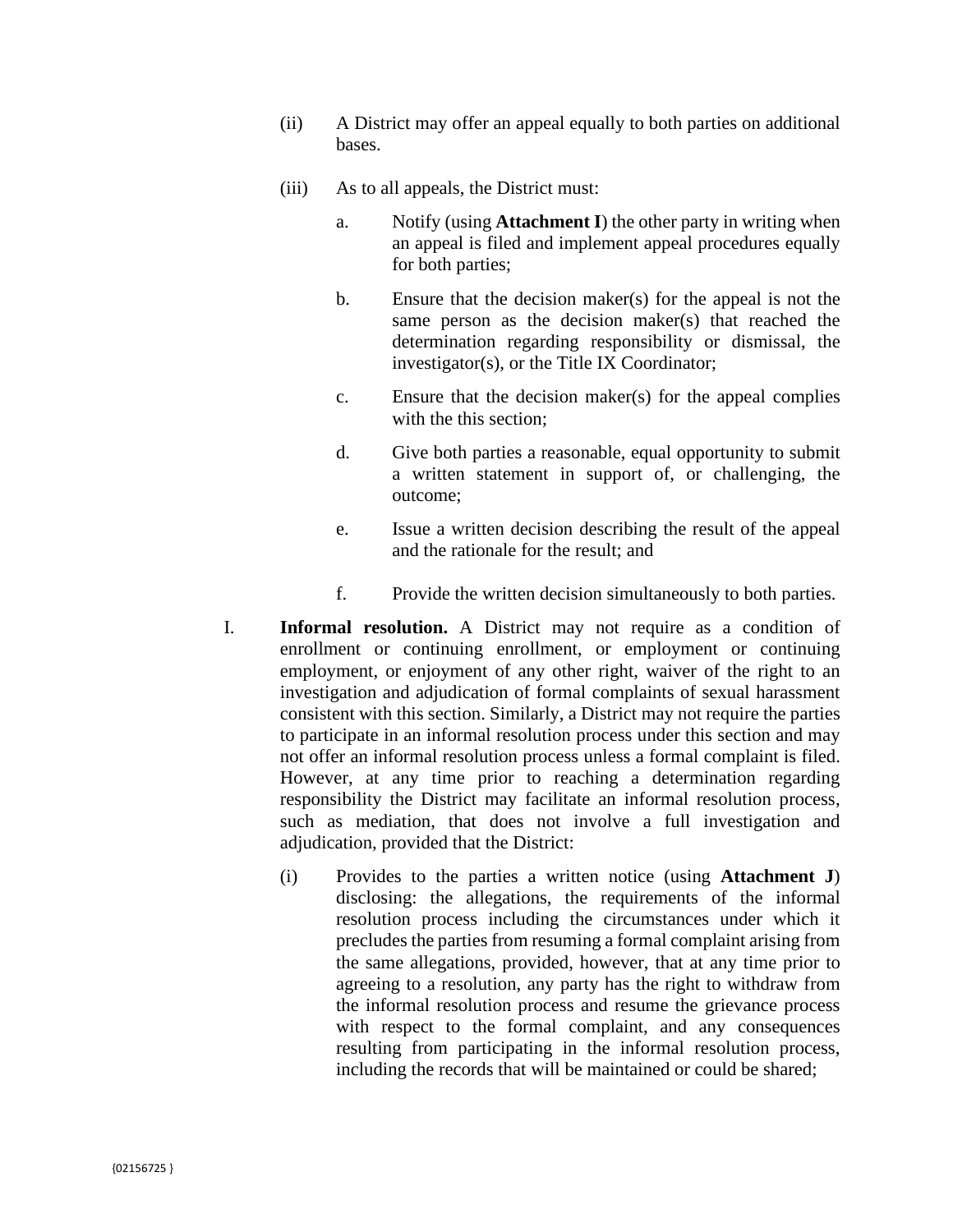- (ii) Obtains the parties' voluntary, written consent to the informal resolution process; and
- (iii) Does not offer or facilitate an informal resolution process to resolve allegations that an employee sexually harassed a student.

## J. **Recordkeeping.**

- (i) The District must maintain for a period of seven years records of:
	- a. Each sexual harassment investigation including any determination regarding responsibility, any disciplinary sanctions imposed on the respondent, and any remedies provided to the complainant designed to restore or preserve equal access to the District's education program or activity;
	- b. Any appeal and the result therefrom;
	- c. Any informal resolution and the result therefrom; and
	- d. All materials used to train Title IX Coordinators, investigators, decision makers, and any person who facilitates an informal resolution process. A District must make these training materials publicly available on its website, or if the District does not maintain a website the District must make these materials available upon request for inspection by members of the public.
- (ii) For each complaint, a District must create, and maintain for a period of seven years, records of any actions, including any supportive measures, taken in response to a report or formal complaint of sexual harassment. In each instance, the District must document (using **Attachment K**) the basis for its conclusion that its response was not deliberately indifferent, and document that it has taken measures designed to restore or preserve equal access to the District's education program or activity. If a District does not provide a complainant with supportive measures, then the District must document the reasons why such a response was not clearly unreasonable in light of the known circumstances. The documentation of certain bases or measures does not limit the District in the future from providing additional explanations or detailing additional measures taken.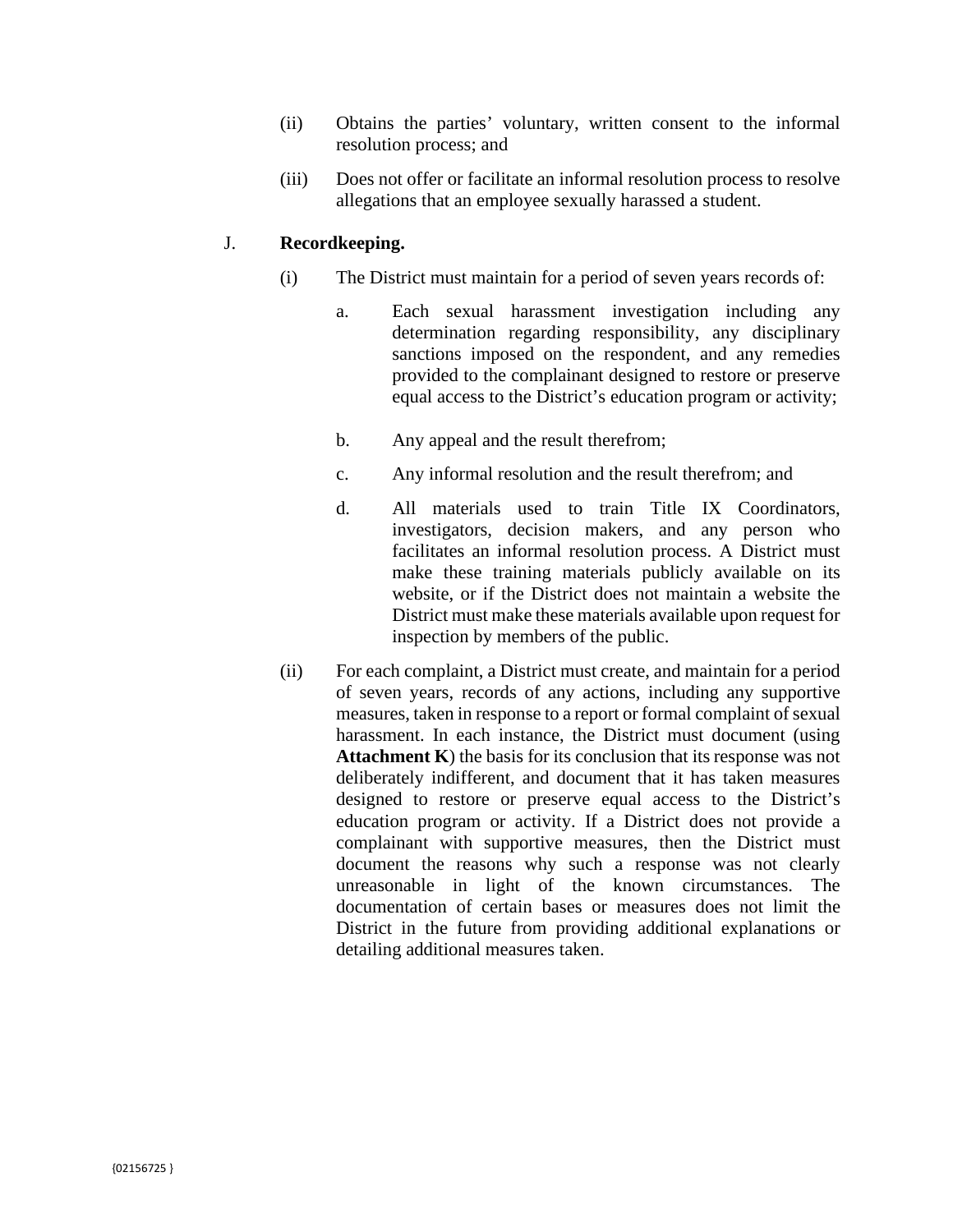Attachment A

# **Designation of Title IX Coordinator and Contact Information**

Title IX Coordinator: Office address: \_\_\_\_\_\_\_\_\_\_\_\_\_\_\_\_\_\_\_\_\_\_\_\_\_\_\_\_\_\_\_\_\_\_\_\_\_\_ Email:\_\_\_\_\_\_\_\_\_\_\_\_\_\_\_\_\_\_\_\_\_\_\_\_\_\_\_\_\_\_\_\_\_\_\_\_\_\_\_\_\_\_\_\_\_\_ Telephone number:

Tredyffrin/Easttown School District is committed to complying fully with all Federal and state laws banning discrimination on the basis of gender, sexual orientation, gender identity/expression with regard to instructional programs, extracurricular activities, and employment practices. Any person who believes himself or herself to be a victim of sex discrimination by the School District should contact the Title IX Coordinator.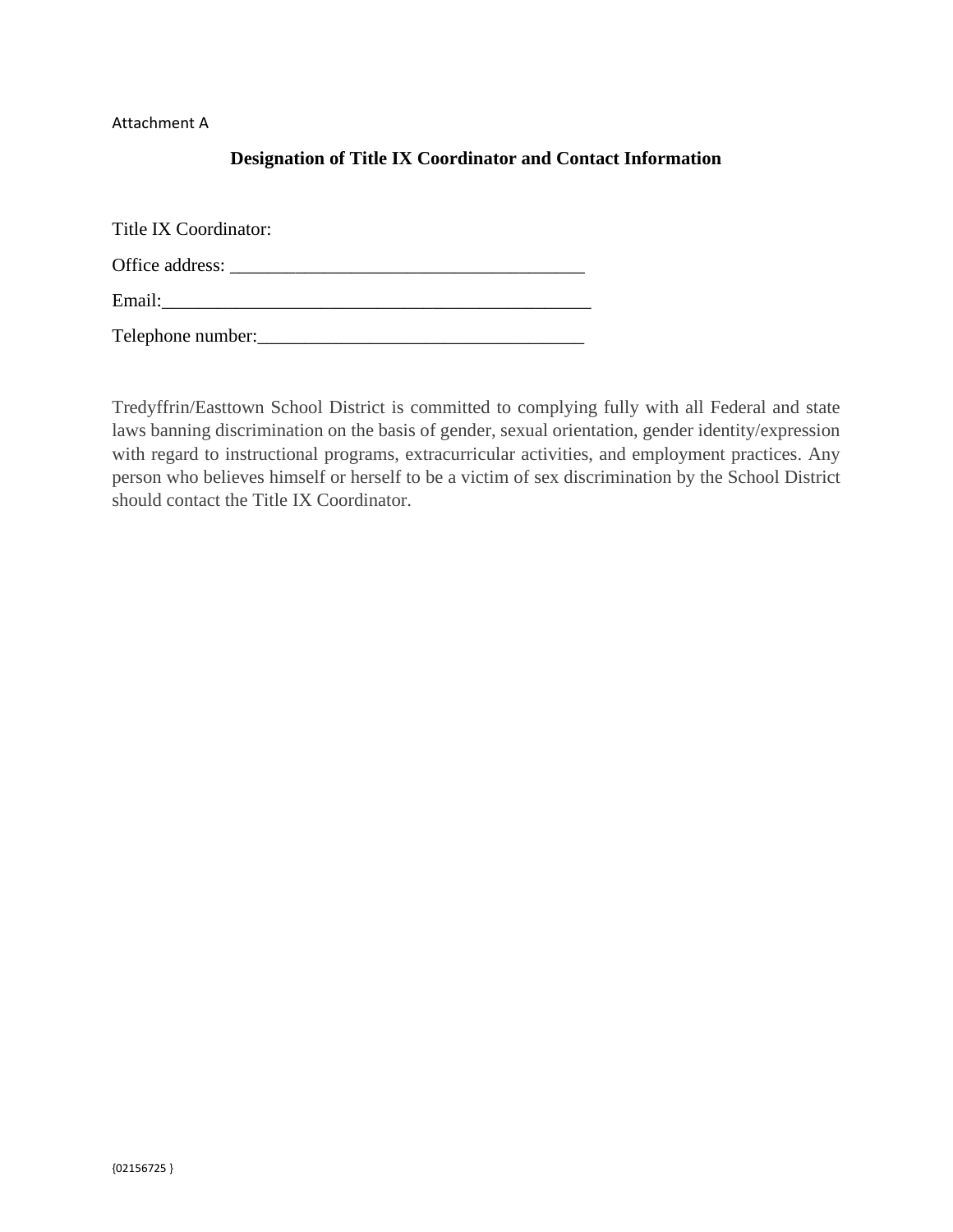### Attachment B

## **Formal Complaint of Sexual Harassment under Title IX**

Date:  $\qquad \qquad \qquad$ 

I am making a formal complaint of sexual harassment under Title IX

**Formal complaint** means a document filed by a complainant or signed by the Title IX Coordinator alleging sexual harassment against a respondent and requesting that the District investigate the allegation of sexual harassment (defined below).

At the time of filing a formal complaint, a complainant must be participating in or attempting to participate in the education program or activity of the District with which the formal complaint is filed.

A formal complaint may be filed with the Title IX Coordinator in person, by mail, or by electronic mail, by using the contact information required to be listed for the Title IX Coordinator below.

As used in this paragraph, the phrase "document filed by a complainant" means a document or electronic submission (such as by electronic mail or through an online portal provided for this purpose by the District) that contains the complainant's physical or digital signature, or otherwise indicates that the complainant is the person filing the formal complaint.

Where the Title IX Coordinator signs a formal complaint, the Title IX Coordinator is not a complainant or otherwise a party.

\_\_\_\_\_\_\_\_\_\_\_\_\_\_\_\_\_\_\_\_\_\_\_\_\_\_\_\_\_\_\_\_\_\_\_\_\_\_\_\_\_\_\_\_\_\_\_\_\_\_\_\_\_\_\_\_\_\_\_\_\_\_\_\_\_\_\_\_\_\_\_\_\_\_\_\_\_\_ \_\_\_\_\_\_\_\_\_\_\_\_\_\_\_\_\_\_\_\_\_\_\_\_\_\_\_\_\_\_\_\_\_\_\_\_\_\_\_\_\_\_\_\_\_\_\_\_\_\_\_\_\_\_\_\_\_\_\_\_\_\_\_\_\_\_\_\_\_\_\_\_\_\_\_\_\_\_ \_\_\_\_\_\_\_\_\_\_\_\_\_\_\_\_\_\_\_\_\_\_\_\_\_\_\_\_\_\_\_\_\_\_\_\_\_\_\_\_\_\_\_\_\_\_\_\_\_\_\_\_\_\_\_\_\_\_\_\_\_\_\_\_\_\_\_\_\_\_\_\_\_\_\_\_\_\_ \_\_\_\_\_\_\_\_\_\_\_\_\_\_\_\_\_\_\_\_\_\_\_\_\_\_\_\_\_\_\_\_\_\_\_\_\_\_\_\_\_\_\_\_\_\_\_\_\_\_\_\_\_\_\_\_\_\_\_\_\_\_\_\_\_\_\_\_\_\_\_\_\_\_\_\_\_\_ \_\_\_\_\_\_\_\_\_\_\_\_\_\_\_\_\_\_\_\_\_\_\_\_\_\_\_\_\_\_\_\_\_\_\_\_\_\_\_\_\_\_\_\_\_\_\_\_\_\_\_\_\_\_\_\_\_\_\_\_\_\_\_\_\_\_\_\_\_\_\_\_\_\_\_\_\_\_ \_\_\_\_\_\_\_\_\_\_\_\_\_\_\_\_\_\_\_\_\_\_\_\_\_\_\_\_\_\_\_\_\_\_\_\_\_\_\_\_\_\_\_\_\_\_\_\_\_\_\_\_\_\_\_\_\_\_\_\_\_\_\_\_\_\_\_\_\_\_\_\_\_\_\_\_\_\_ \_\_\_\_\_\_\_\_\_\_\_\_\_\_\_\_\_\_\_\_\_\_\_\_\_\_\_\_\_\_\_\_\_\_\_\_\_\_\_\_\_\_\_\_\_\_\_\_\_\_\_\_\_\_\_\_\_\_\_\_\_\_\_\_\_\_\_\_\_\_\_\_\_\_\_\_\_\_ \_\_\_\_\_\_\_\_\_\_\_\_\_\_\_\_\_\_\_\_\_\_\_\_\_\_\_\_\_\_\_\_\_\_\_\_\_\_\_\_\_\_\_\_\_\_\_\_\_\_\_\_\_\_\_\_\_\_\_\_\_\_\_\_\_\_\_\_\_\_\_\_\_\_\_\_\_\_ \_\_\_\_\_\_\_\_\_\_\_\_\_\_\_\_\_\_\_\_\_\_\_\_\_\_\_\_\_\_\_\_\_\_\_\_\_\_\_\_\_\_\_\_\_\_\_\_\_\_\_\_\_\_\_\_\_\_\_\_\_\_\_\_\_\_\_\_\_\_\_\_\_\_\_\_\_\_ \_\_\_\_\_\_\_\_\_\_\_\_\_\_\_\_\_\_\_\_\_\_\_\_\_\_\_\_\_\_\_\_\_\_\_\_\_\_\_\_\_\_\_\_\_\_\_\_\_\_\_\_\_\_\_\_\_\_\_\_\_\_\_\_\_\_\_\_\_\_\_\_\_\_\_\_\_\_ \_\_\_\_\_\_\_\_\_\_\_\_\_\_\_\_\_\_\_\_\_\_\_\_\_\_\_\_\_\_\_\_\_\_\_\_\_\_\_\_\_\_\_\_\_\_\_\_\_\_\_\_\_\_\_\_\_\_\_\_\_\_\_\_\_\_\_\_\_\_\_\_\_\_\_\_\_\_ \_\_\_\_\_\_\_\_\_\_\_\_\_\_\_\_\_\_\_\_\_\_\_\_\_\_\_\_\_\_\_\_\_\_\_\_\_\_\_\_\_\_\_\_\_\_\_\_\_\_\_\_\_\_\_\_\_\_\_\_\_\_\_\_\_\_\_\_\_\_\_\_\_\_\_\_\_\_

The following is the information pertinent to the complaint:

 $Complainant(s)$ 

 $Respondent(s)$ 

Date of alleged incident:

Location of alleged incident:\_\_\_\_\_\_\_\_\_\_\_\_\_\_\_\_\_\_\_\_\_\_\_\_\_\_\_\_\_\_\_\_\_\_\_\_\_\_\_\_\_\_\_\_\_\_\_\_\_\_\_\_\_\_

Allegations: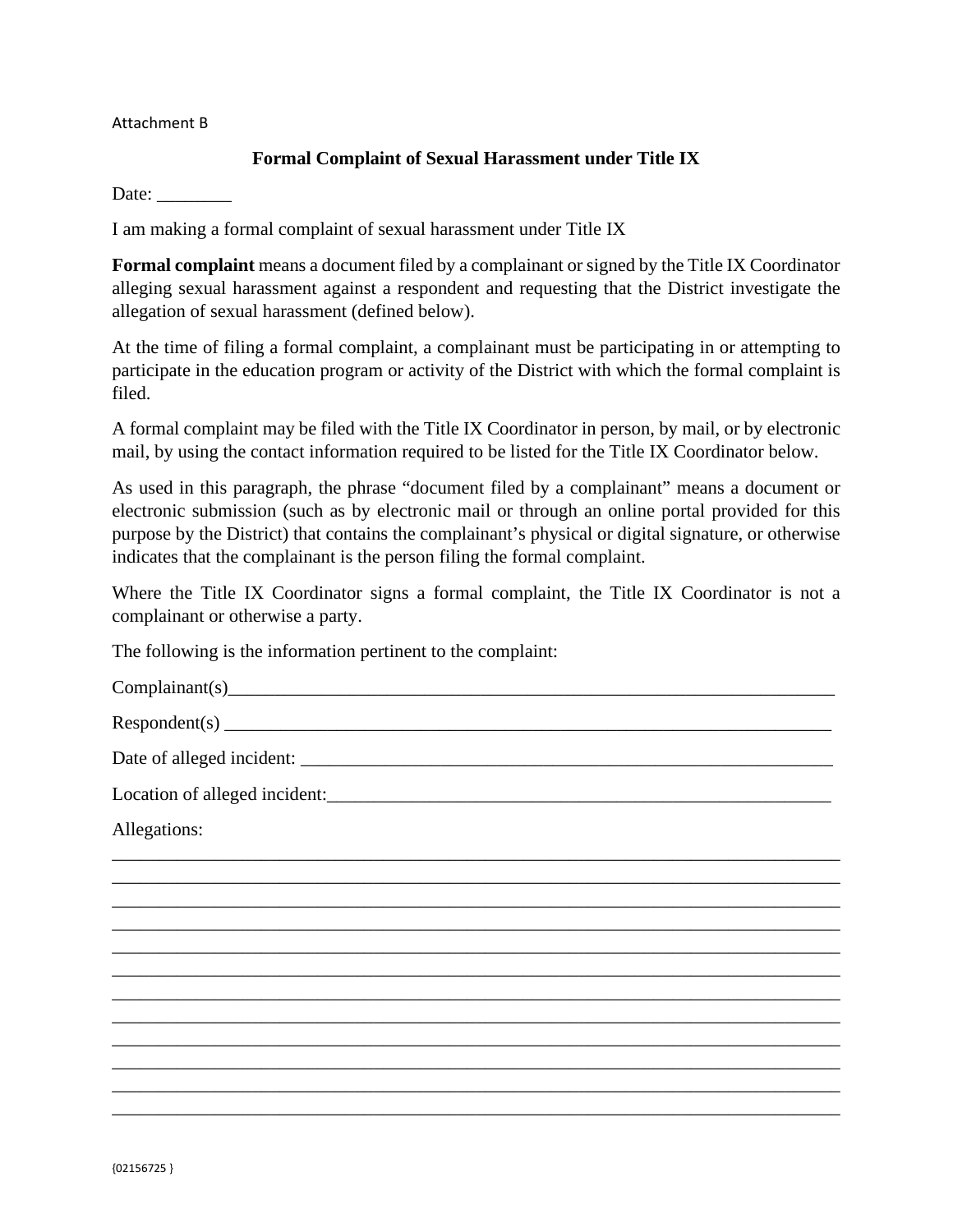(use additional sheets if necessary)

Submitted by:

Complainant

Title IX Coordinator (only if Complainant does not sign)

Assigned Complaint No.

**Enclosure: Title IX Grievance Process**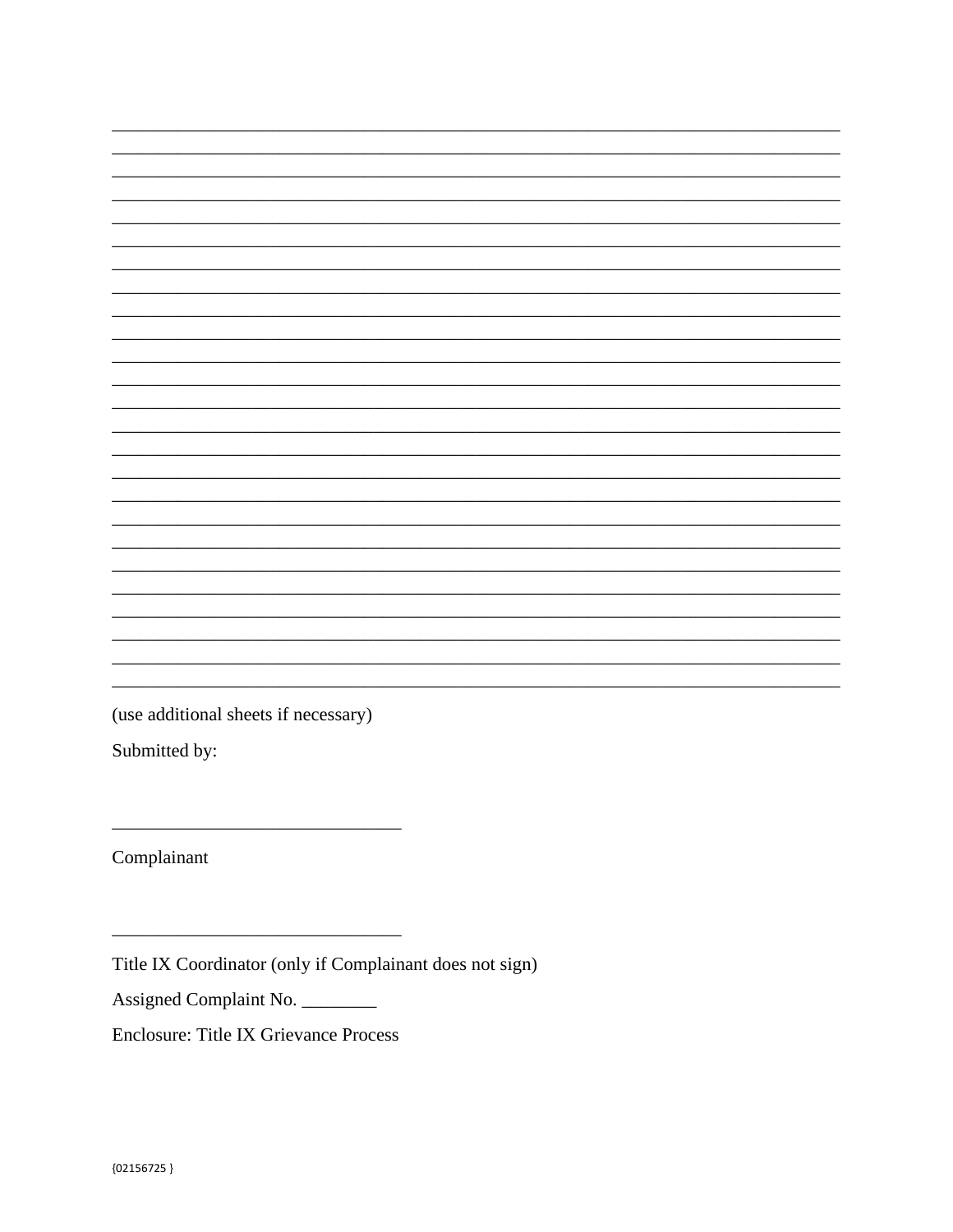**Sexual harassment** means conduct on the basis of sex that satisfies one or more of the following:

- A. An employee of the District conditioning the provision of an aid, benefit, or service of the District on an individual's participation in unwelcome sexual conduct;
- B. Unwelcome conduct determined by a reasonable person to be so severe, pervasive, and objectively offensive that it effectively denies a person equal access to the District's education program or activity; or
- C. Sexual assault, dating violence, domestic violence, or stalking.

**Sexual assault** means an offense classified as a forcible or nonforcible sex offense under the uniform crime reporting system of the Federal Bureau of Investigation.

**Dating violence** means violence committed by a person:

- A. Who is or has been in a social relationship of a romantic or intimate nature with the victim; and
- B. Where the existence of such a relationship shall be determined based on a consideration of the following factors:
	- i. The length of the relationship.
	- ii. The type of relationship.
	- iii. The frequency of interaction between the persons involved in the relationship.

**Domestic violence** includes felony or misdemeanor crimes of violence committed by a current or former spouse or intimate partner of the victim, by a person with whom the victim shares a child in common, by a person who is cohabitating with or has cohabitated with the victim as a spouse or intimate partner, by a person similarly situated to a spouse of the victim under the domestic or family violence laws of the jurisdiction receiving grant monies, or by any other person against an adult or youth victim who is protected from that person's acts under the domestic or family violence laws of the jurisdiction.

**Stalking** means engaging in a course of conduct directed at a specific person that would cause a reasonable person to:

- A. Fear for his or her safety or the safety of others; or
- B. Suffer substantial emotional distress.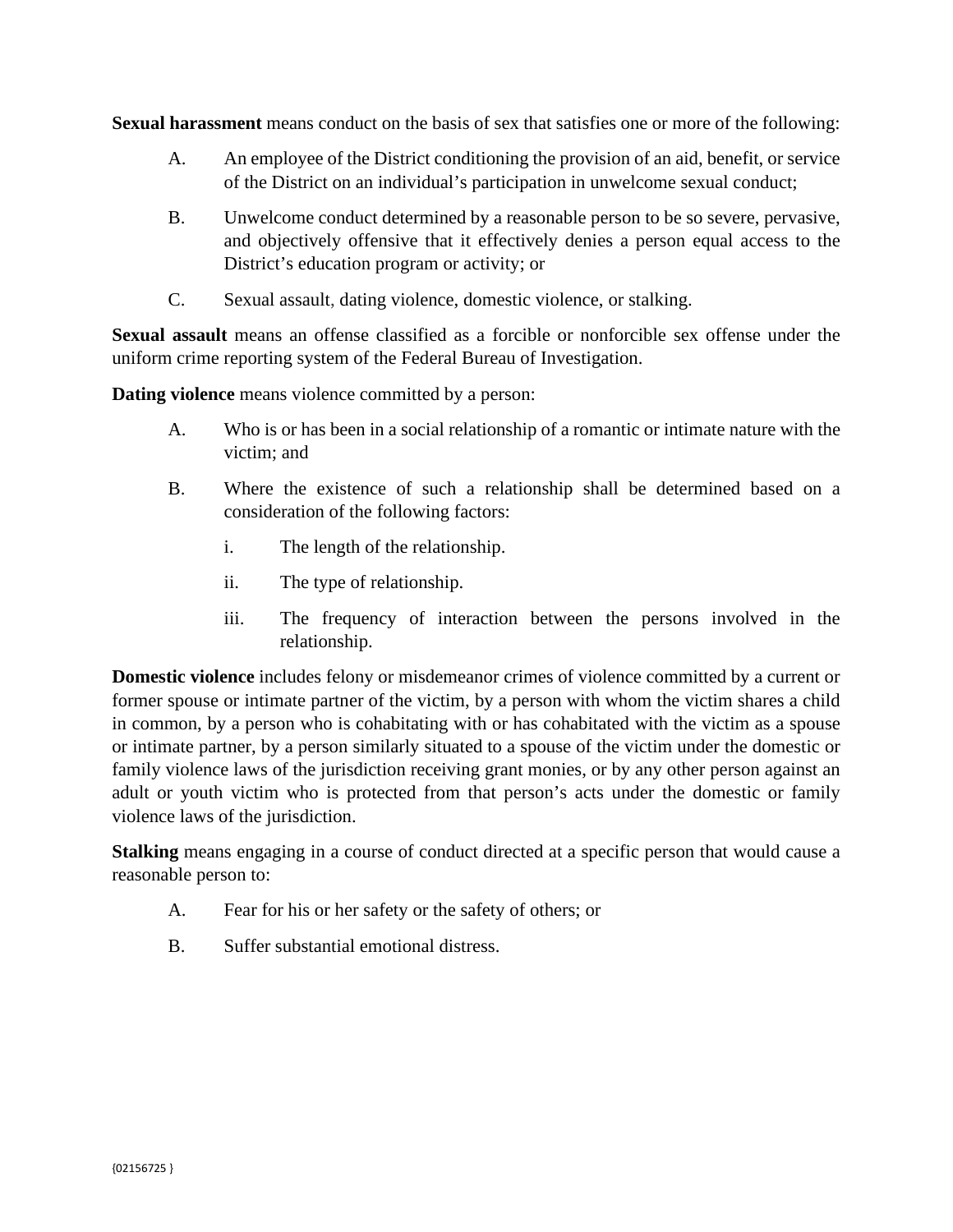Attachment C

# **Notification to Parties of Formal Complaint**

(use additional sheets if necessary)

Please note the following:

- $\triangleright$  A determination regarding responsibility is made at the conclusion of the grievance process. Until that determination is made, respondent is presumed not responsible for the alleged conduct.
- $\triangleright$  The parties may have an advisor of their choice, who may be, but is not required to be, an attorney.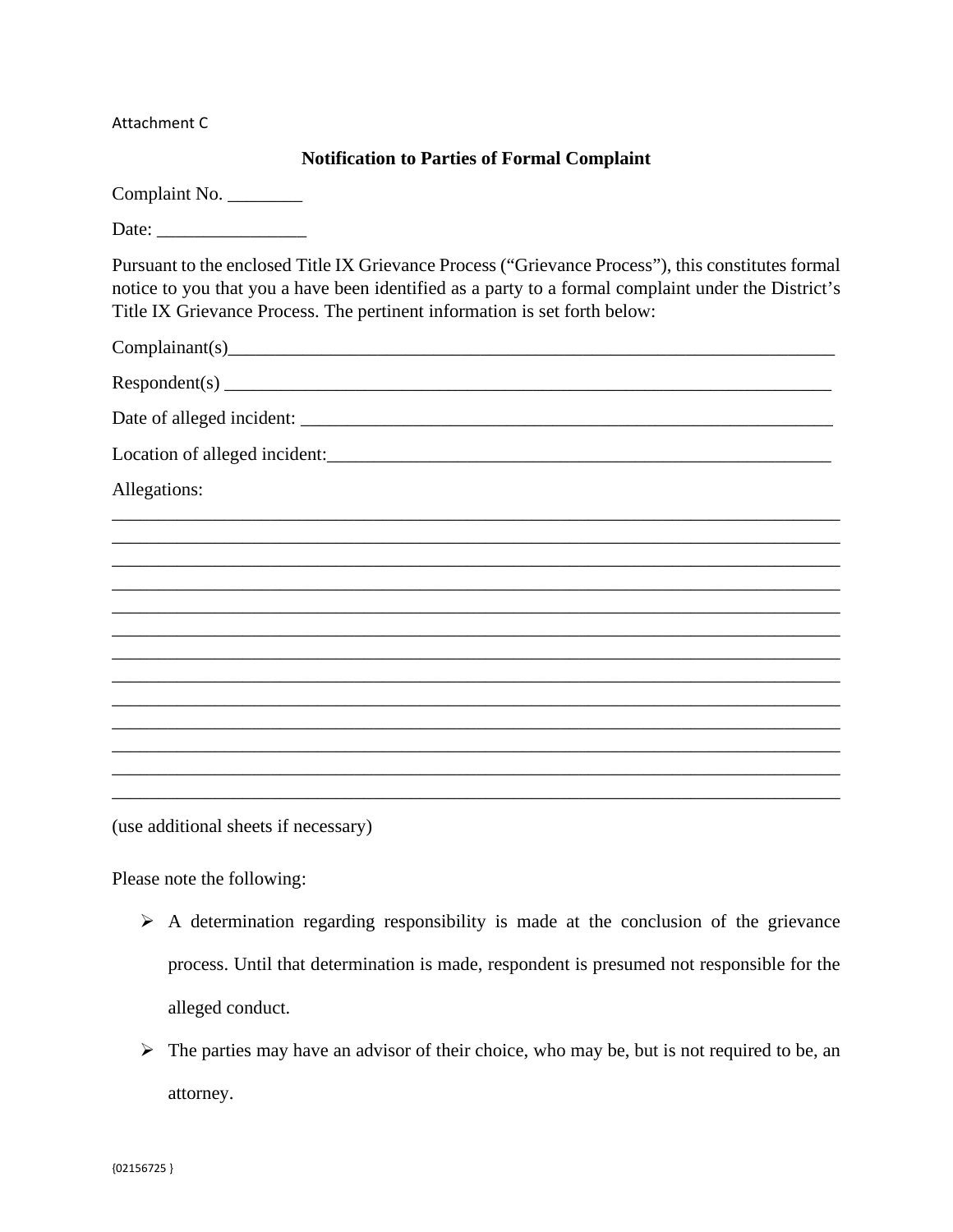- $\triangleright$  The parties may inspect and review evidence as provided in the Grievance Process.
- $\triangleright$  The District's code of conduct prohibits knowingly making false statements or knowingly submitting false information during the Grievance Process.
- $\triangleright$  If, in the course of an investigation, the District decides to investigate allegations about the complainant or respondent that are not included in this notice, the District must provide notice of the additional allegations to the parties whose identities are known.

Title IX Coordinator

Enclosure: Title IX Grievance Process

\_\_\_\_\_\_\_\_\_\_\_\_\_\_\_\_\_\_\_\_\_\_\_\_\_\_\_\_\_\_\_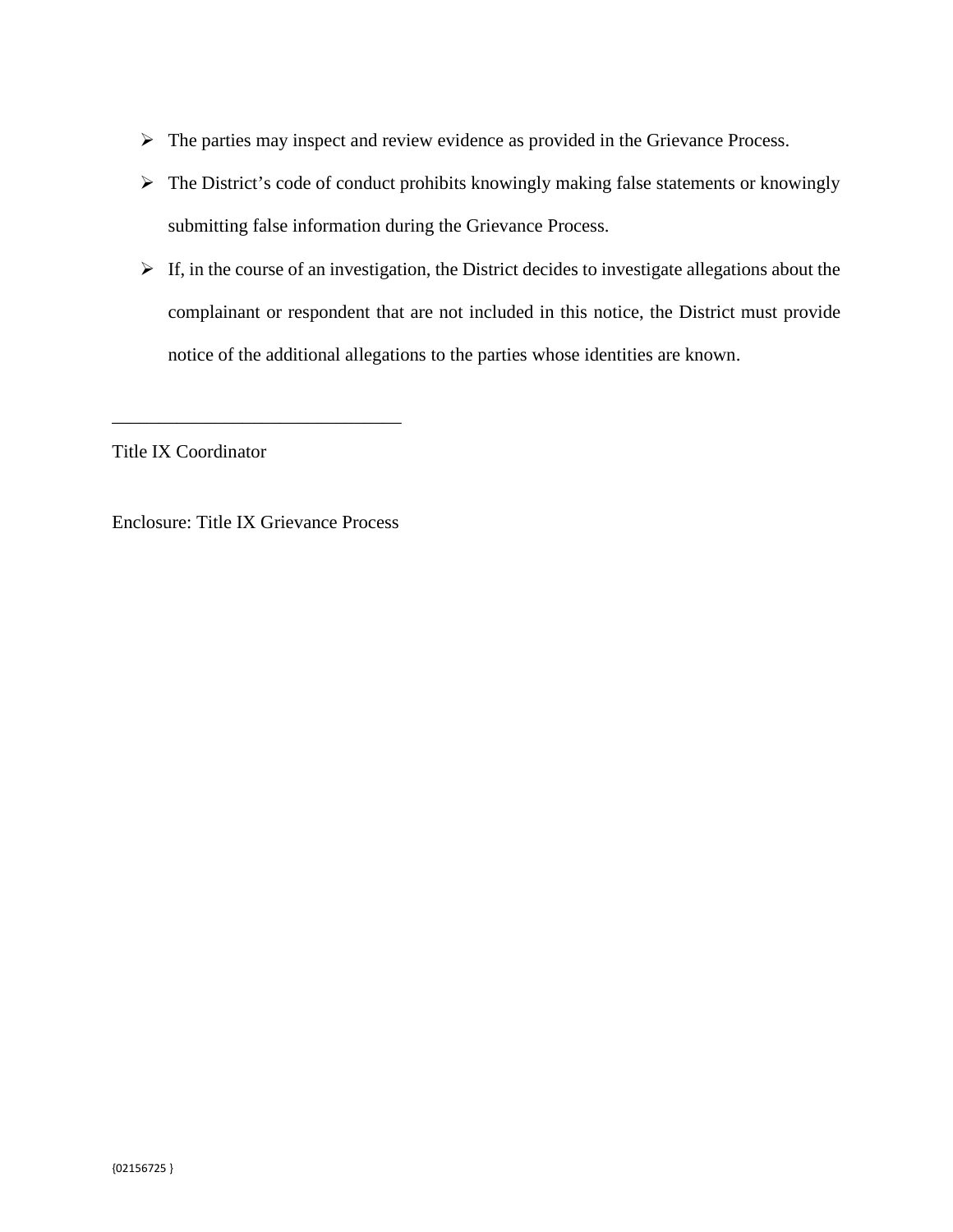Attachment D

# **Dismissal of Formal Complaint of Sexual Harassment under Title IX**

Complaint No. \_\_\_\_\_\_\_\_

Date:

To all parties and advisors:

This Formal Complaint is dismissed for the following reason(s) checked below:

 $\Box$ The complainant has notified the Title IX Coordinator in writing that the complainant would like to withdraw the formal complaint or any allegations therein.

☐The conduct alleged in the formal complaint would not constitute sexual harassment as defined above even if proved.

☐The conduct alleged did not occur in the District's education program or activity.

 $\Box$ The respondent is no longer enrolled or employed by the District.

 $\square$ Specific circumstances prevent the District from gathering evidence sufficient to reach a determination as to the formal complaint or allegations therein. List details:

\_\_\_\_\_\_\_\_\_\_\_\_\_\_\_\_\_\_\_\_\_\_\_\_\_\_\_\_\_\_\_\_\_\_\_\_\_\_\_\_\_\_\_\_\_\_\_\_\_\_\_\_\_\_\_\_\_\_\_\_\_\_\_\_\_\_\_\_\_\_\_ \_\_\_\_\_\_\_\_\_\_\_\_\_\_\_\_\_\_\_\_\_\_\_\_\_\_\_\_\_\_\_\_\_\_\_\_\_\_\_\_\_\_\_\_\_\_\_\_\_\_\_\_\_\_\_\_\_\_\_\_\_\_\_\_\_\_\_\_\_\_\_ \_\_\_\_\_\_\_\_\_\_\_\_\_\_\_\_\_\_\_\_\_\_\_\_\_\_\_\_\_\_\_\_\_\_\_\_\_\_\_\_\_\_\_\_\_\_\_\_\_\_\_\_\_\_\_\_\_\_\_\_\_\_\_\_\_\_\_\_\_\_\_ \_\_\_\_\_\_\_\_\_\_\_\_\_\_\_\_\_\_\_\_\_\_\_\_\_\_\_\_\_\_\_\_\_\_\_\_\_\_\_\_\_\_\_\_\_\_\_\_\_\_\_\_\_\_\_\_\_\_\_\_\_\_\_\_\_\_\_\_\_\_\_ \_\_\_\_\_\_\_\_\_\_\_\_\_\_\_\_\_\_\_\_\_\_\_\_\_\_\_\_\_\_\_\_\_\_\_\_\_\_\_\_\_\_\_\_\_\_\_\_\_\_\_\_\_\_\_\_\_\_\_\_\_\_\_\_\_\_\_\_\_\_\_ \_\_\_\_\_\_\_\_\_\_\_\_\_\_\_\_\_\_\_\_\_\_\_\_\_\_\_\_\_\_\_\_\_\_\_\_\_\_\_\_\_\_\_\_\_\_\_\_\_\_\_\_\_\_\_\_\_\_\_\_\_\_\_\_\_\_\_\_\_\_\_ \_\_\_\_\_\_\_\_\_\_\_\_\_\_\_\_\_\_\_\_\_\_\_\_\_\_\_\_\_\_\_\_\_\_\_\_\_\_\_\_\_\_\_\_\_\_\_\_\_\_\_\_\_\_\_\_\_\_\_\_\_\_\_\_\_\_\_\_\_\_\_ \_\_\_\_\_\_\_\_\_\_\_\_\_\_\_\_\_\_\_\_\_\_\_\_\_\_\_\_\_\_\_\_\_\_\_\_\_\_\_\_\_\_\_\_\_\_\_\_\_\_\_\_\_\_\_\_\_\_\_\_\_\_\_\_\_\_\_\_\_\_\_

A dismissal does not preclude action under another provision of the District's code of conduct.

\_\_\_\_\_\_\_\_\_\_\_\_\_\_\_\_\_\_\_\_\_\_\_\_\_\_\_\_\_\_\_\_\_\_\_\_\_\_\_\_\_\_\_\_\_\_\_\_\_\_\_\_\_\_\_\_\_\_\_\_\_\_\_\_\_\_\_\_\_\_\_ \_\_\_\_\_\_\_\_\_\_\_\_\_\_\_\_\_\_\_\_\_\_\_\_\_\_\_\_\_\_\_\_\_\_\_\_\_\_\_\_\_\_\_\_\_\_\_\_\_\_\_\_\_\_\_\_\_\_\_\_\_\_\_\_\_\_\_\_\_\_\_

 $\mathcal{L}_\text{max} = \mathcal{L}_\text{max} = \mathcal{L}_\text{max} = \mathcal{L}_\text{max} = \mathcal{L}_\text{max} = \mathcal{L}_\text{max} = \mathcal{L}_\text{max} = \mathcal{L}_\text{max} = \mathcal{L}_\text{max} = \mathcal{L}_\text{max} = \mathcal{L}_\text{max} = \mathcal{L}_\text{max} = \mathcal{L}_\text{max} = \mathcal{L}_\text{max} = \mathcal{L}_\text{max} = \mathcal{L}_\text{max} = \mathcal{L}_\text{max} = \mathcal{L}_\text{max} = \mathcal{$ 

Please refer to the enclosed Grievance Process for rights to appeal this dismissal.

Title IX Coordinator

Enclosure: Title IX Grievance Process

\_\_\_\_\_\_\_\_\_\_\_\_\_\_\_\_\_\_\_\_\_\_\_\_\_\_\_\_\_\_\_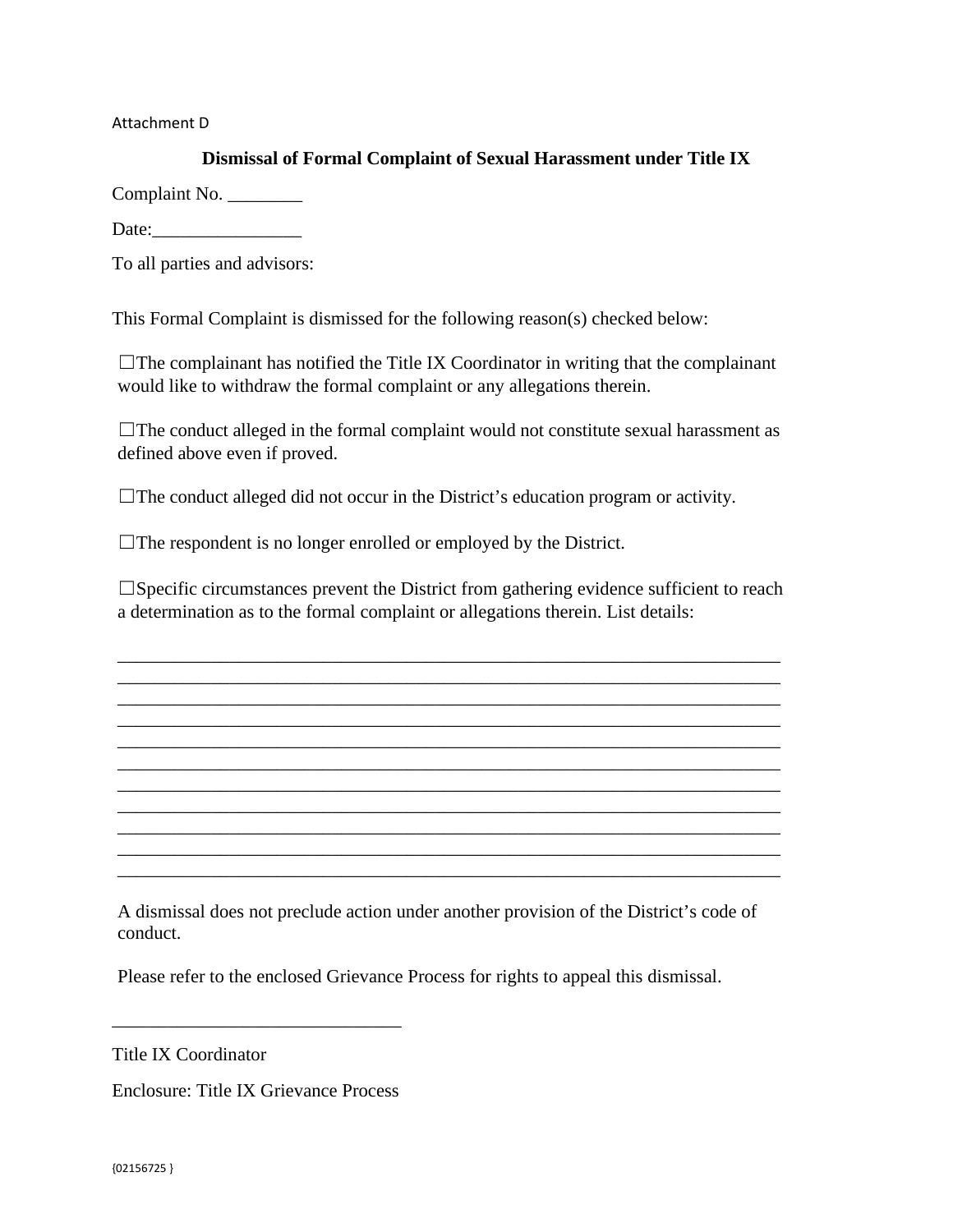#### Attachment E

### **Notice of Investigative Interview, Hearing or Other Meeting**

Complaint No. \_\_\_\_\_\_\_\_ Date:

The following meeting has been scheduled in connection with the above referenced complaint:

Type of meeting (check whichever applies):

 $\Box$ Investigative Interview

 $\Box$ Hearing

| Date and Time of meeting: |  |
|---------------------------|--|
|                           |  |
| Date of notice:           |  |

Each party has an equal opportunity to inspect and review any evidence obtained as part of the investigation that is directly related to the allegations raised in a formal complaint, including the evidence upon which the District does not intend to rely in reaching a determination regarding responsibility and inculpatory or exculpatory evidence, whether obtained from a party or other source, so that each party can meaningfully respond to the evidence prior to conclusion of the investigation.

 $\mathbf{By:}$ 

Title:

Cc: Title IX Coordinator Complainant advisor, if any Respondent advisor, if any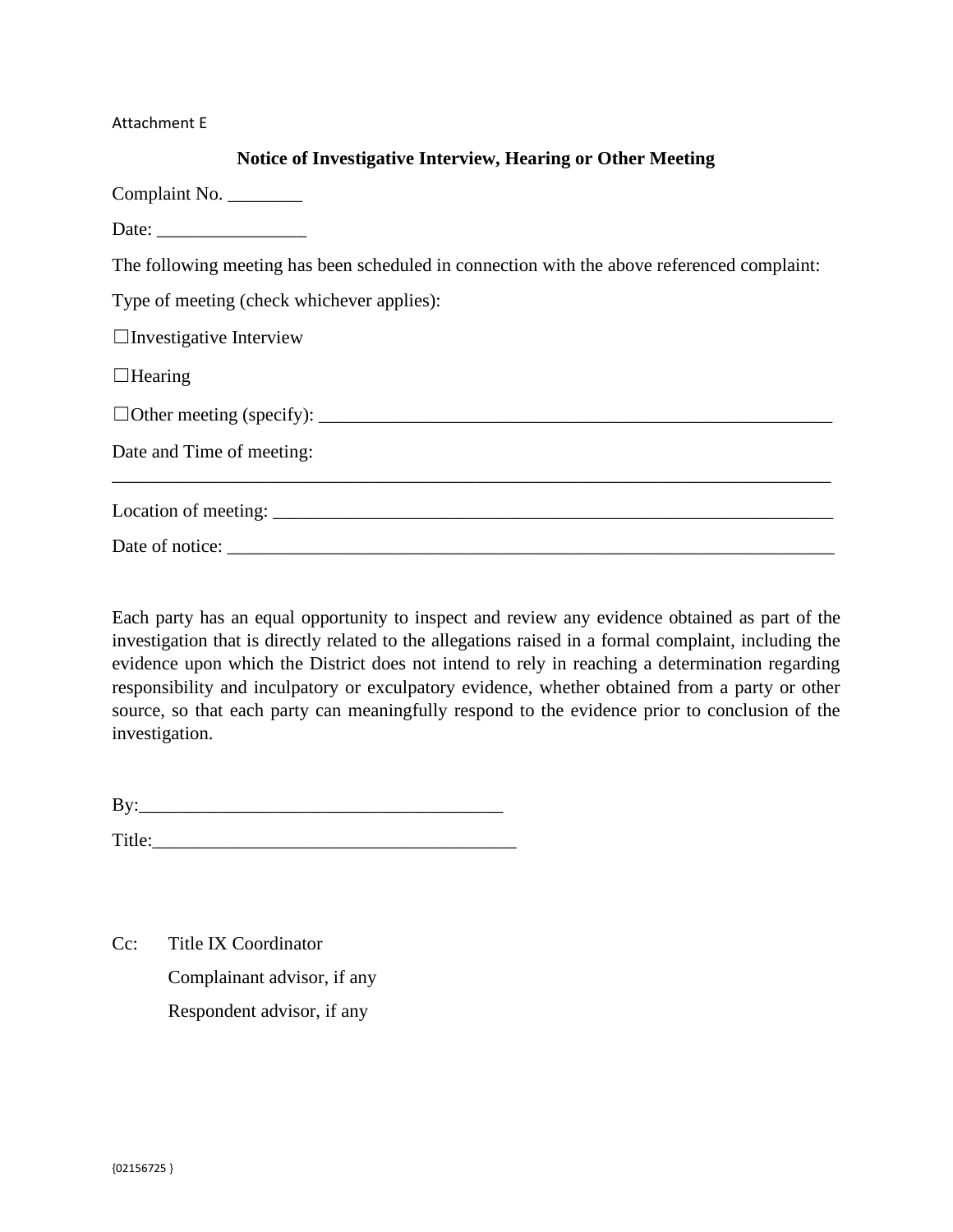Attachment F

### **Investigator Disclosure of Evidence**

Complaint No. \_\_\_\_\_\_\_\_

Date: \_\_\_\_\_\_\_\_\_\_\_\_\_\_\_\_

To all parties:

I enclose any and all evidence obtained as part of the investigation that is directly related to the allegations raised in a formal complaint, including the evidence upon which the District does not intend to rely in reaching a determination regarding responsibility and inculpatory or exculpatory evidence, whether obtained from a party or other source, so that each party can meaningfully respond to the evidence prior to conclusion of the investigation.

Each party has 10 days to submit a written response, which the investigator will consider prior to completion of the investigative report.

| B |
|---|
|---|

Investigator

Cc: Title IX Coordinator Complainant advisor, if any Respondent advisor, if any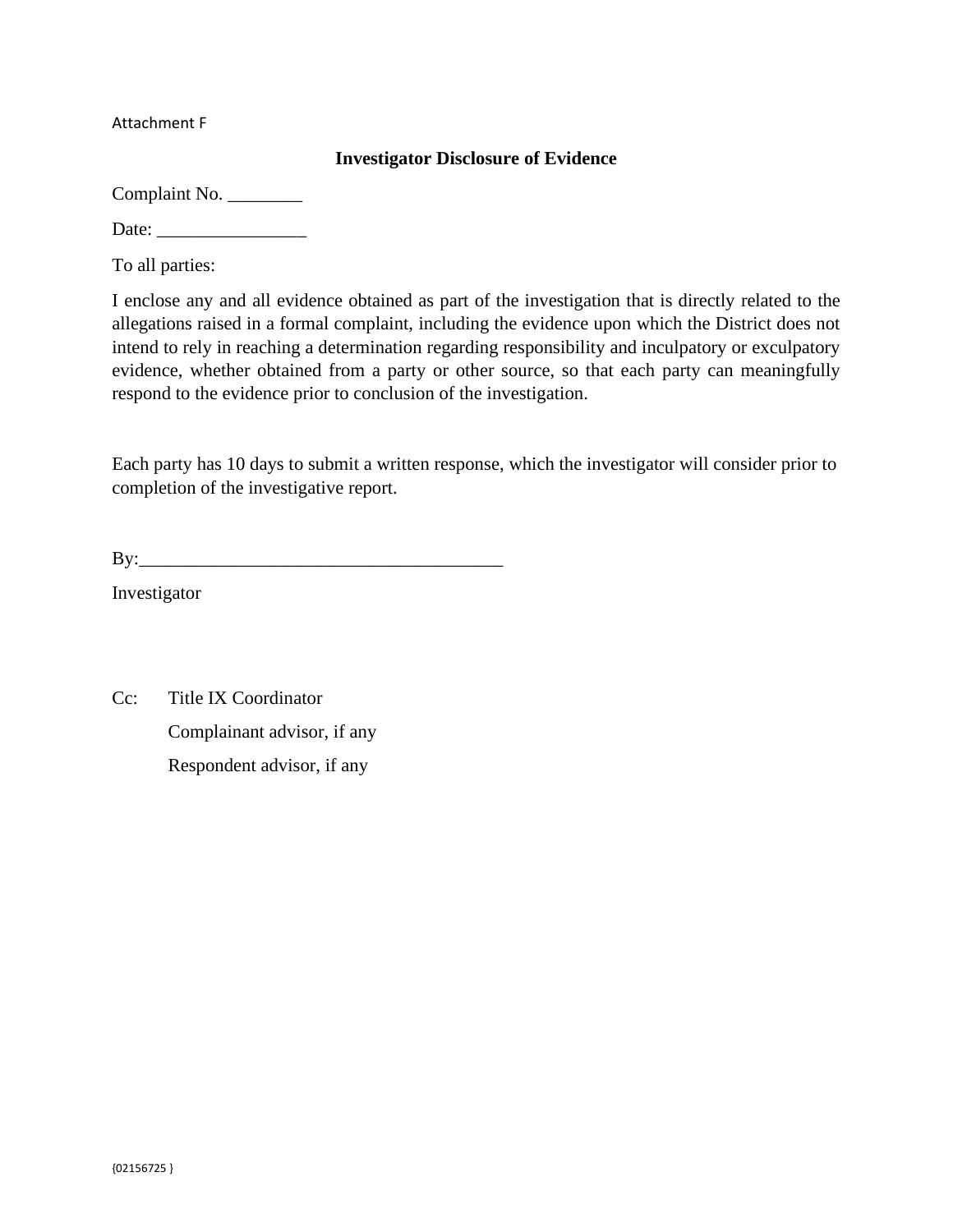Attachment G

# **Investigative Report Template**

Complaint No.

To all parties and advisors:

The following constitutes the investigative report with respect to this Formal Complaint:

Identification of the allegations potentially constituting sexual harassment:

Parties/Witnesses interviewed and Date(s)



Evidence Disclosed to Parties (Using Attachment F)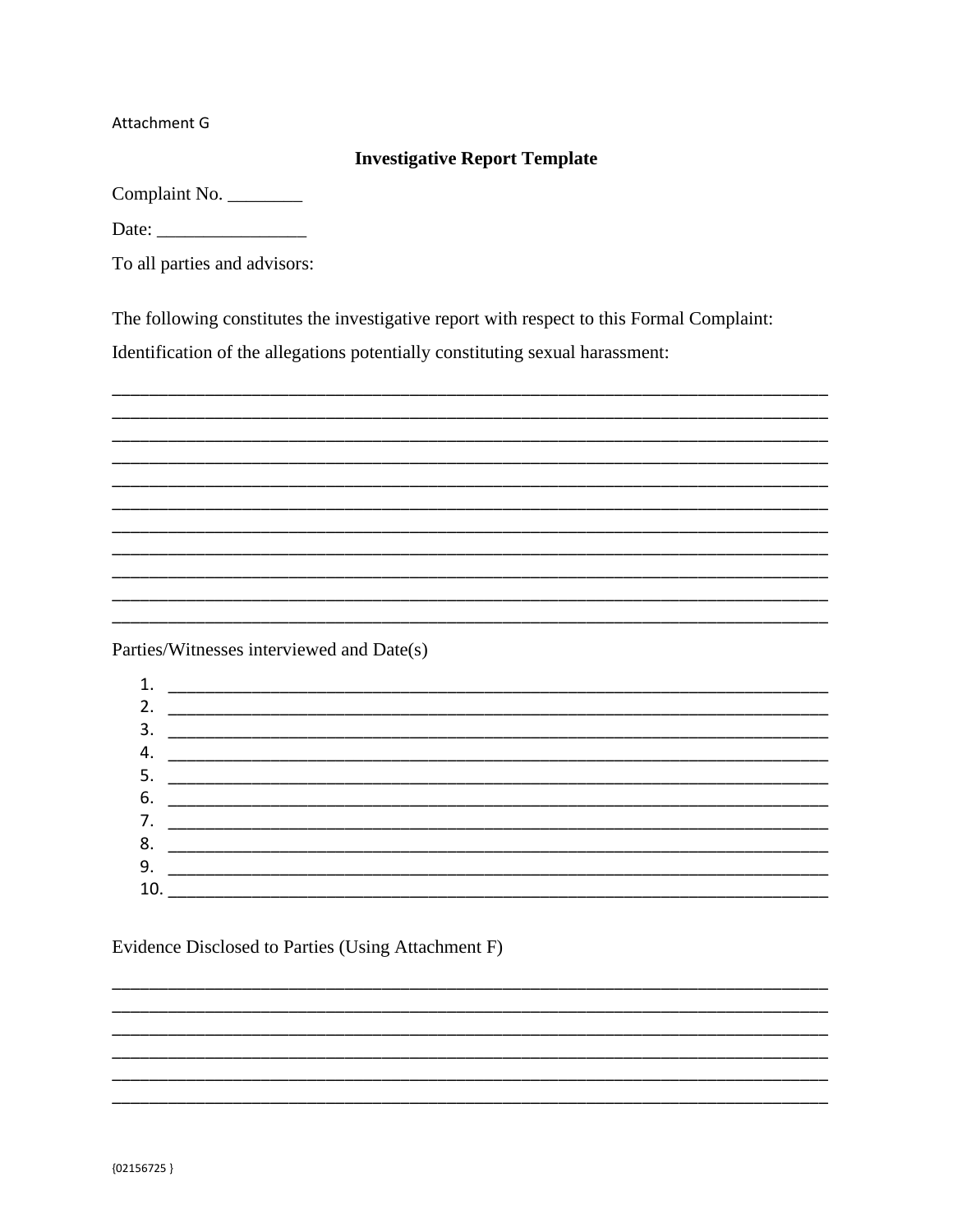Summary of Relevant Evidence:

By:  $\qquad \qquad$ 

Investigator

**Enclosure: Title IX Grievance Process**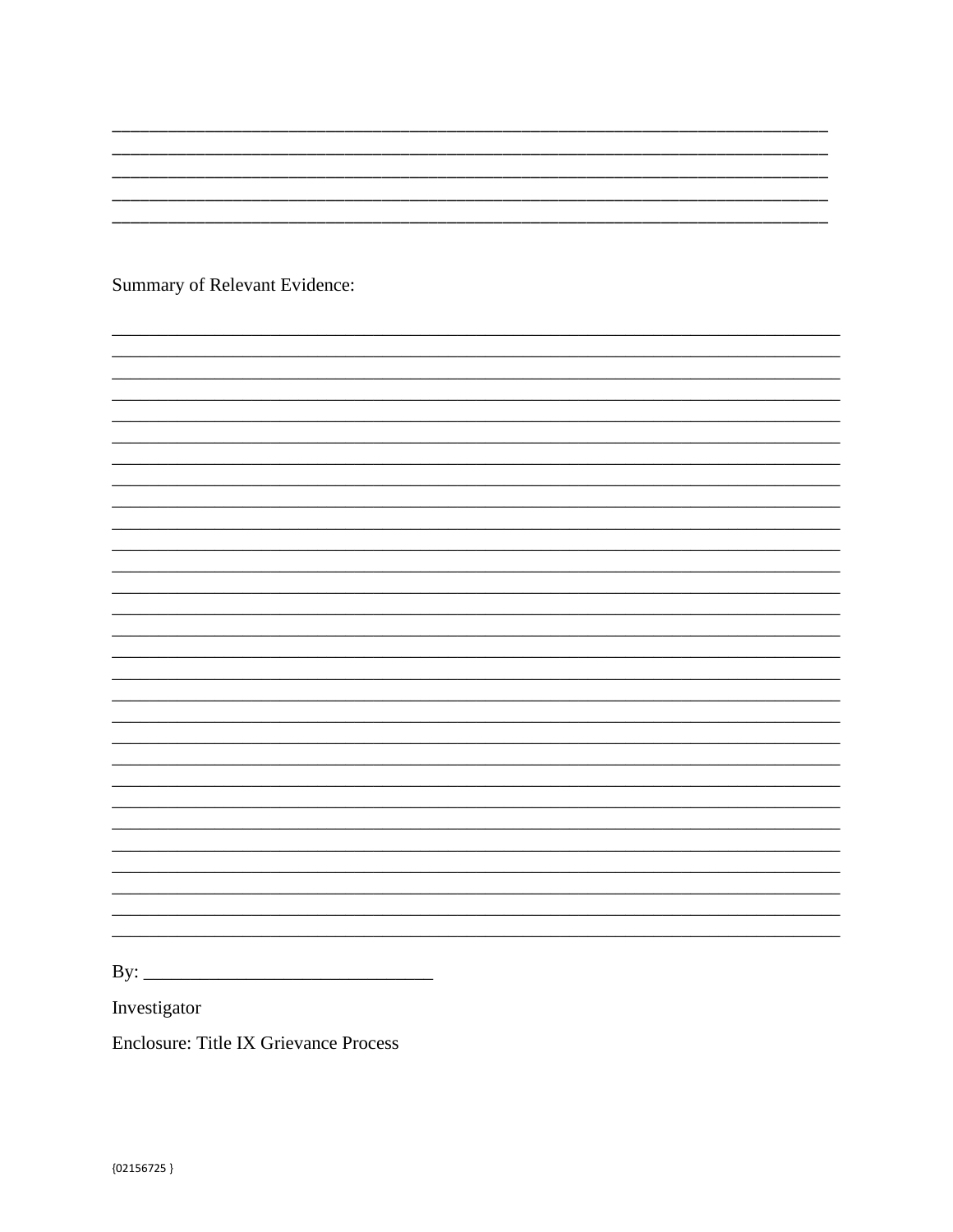**Attachment H** 

Determination Regarding Formal Complaint of Sexual Harassment under Title IX Complaint No.

To all parties and advisors:

The following constitutes the written determination with respect to this Formal Complaint:

Identification of the allegations potentially constituting sexual harassment:



**Notifications to Parties** 

Parties/Witnesses interviewed and Date(s)

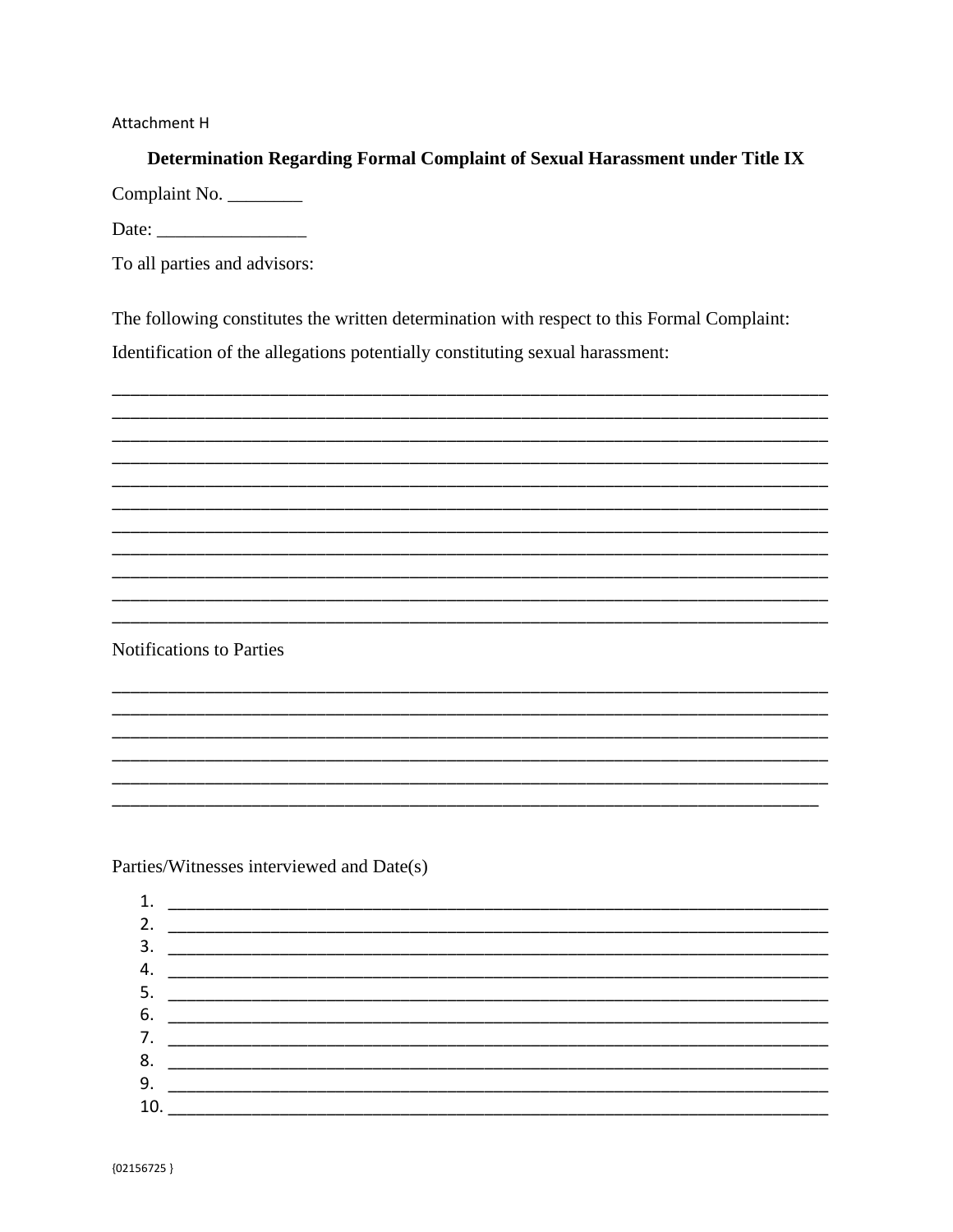Other procedural steps taken from the receipt of the formal complaint through the determination, including site visits, methods used to gather other evidence, and hearings held:

Findings of fact supporting the determination: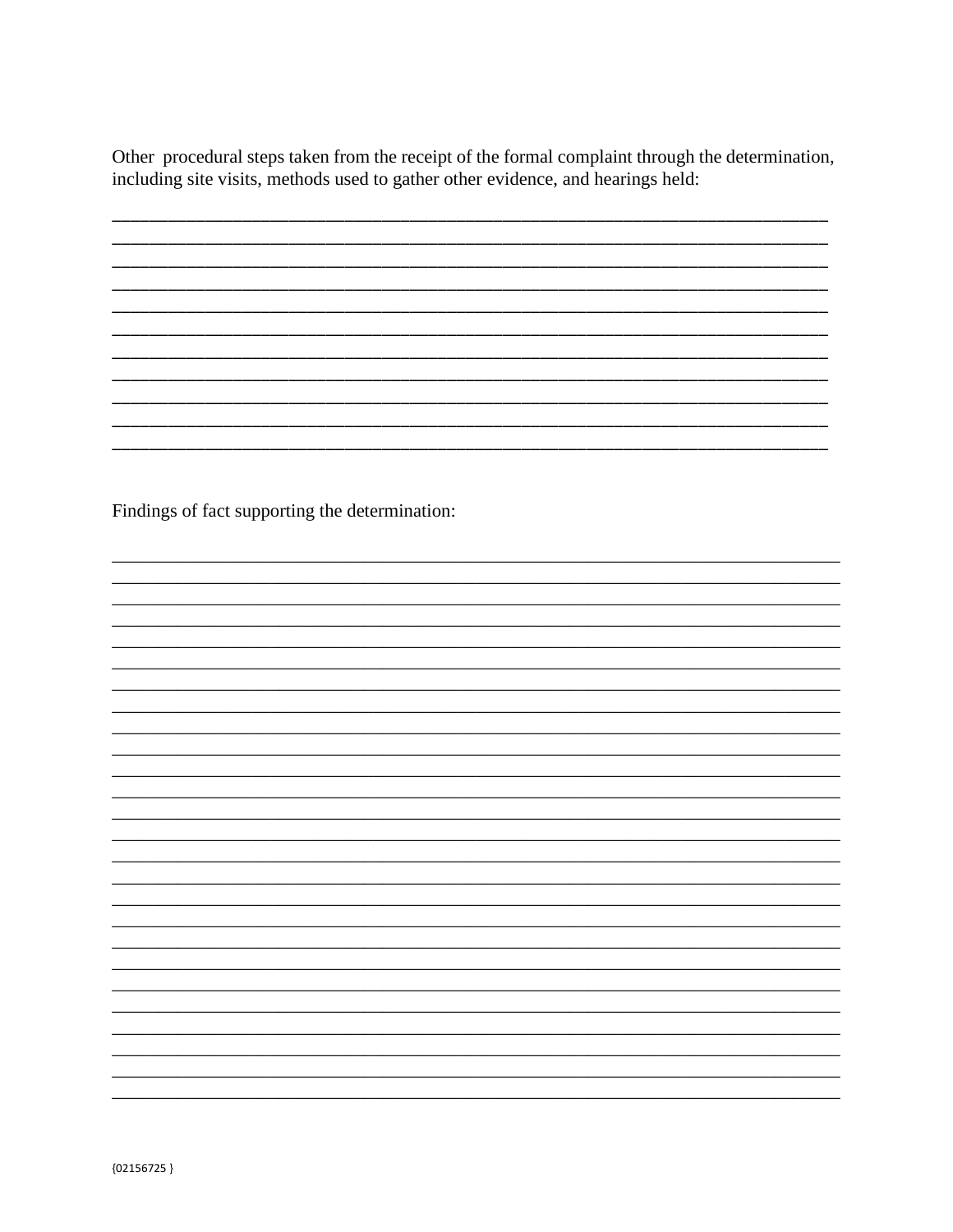Conclusions regarding the application of the District's code of conduct to the facts:

Statement of, and rationale for, the result as to each allegation, including a determination regarding responsibility, any disciplinary sanctions the District imposes on the respondent, and whether remedies designed to restore or preserve equal access to the District's education program or activity will be provided by the District to the complainant: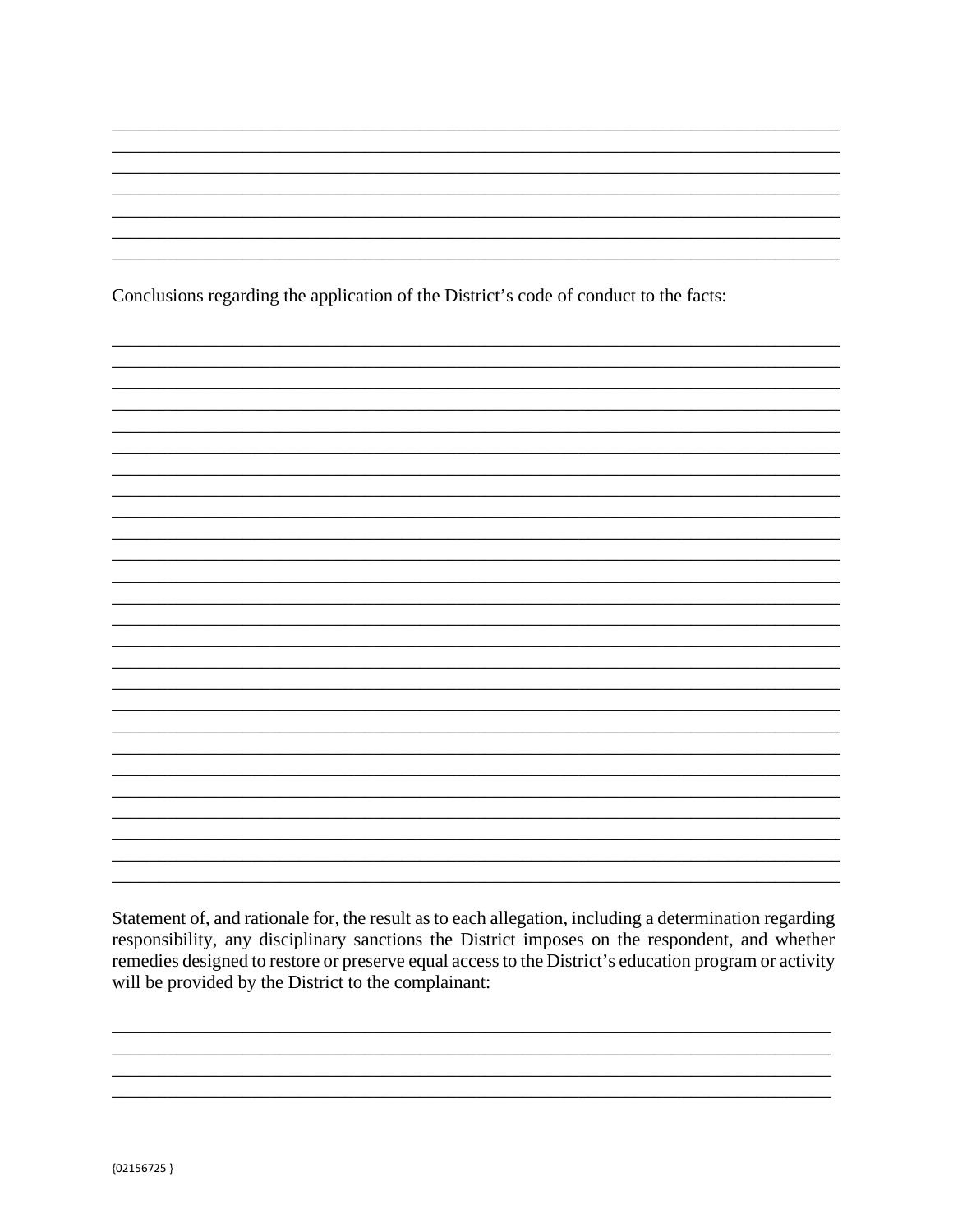Please refer to the enclosed Grievance Process for rights to appeal this dismissal. The permissible bases for appeal are:

- $\triangleright$  Procedural irregularity that affected the outcome of the matter.
- $\triangleright$  New evidence that was not reasonably available at the time the determination regarding responsibility or dismissal was made, that could affect the outcome of the matter.
- $\triangleright$  The Title IX Coordinator, investigator(s), or decision-maker(s) had a conflict of interest or bias for or against complainants or respondents generally or the individual complainant or respondent that affected the outcome of the matter.

 $\mathbf{By:}$ 

Decision-maker

Enclosure: Title IX Grievance Process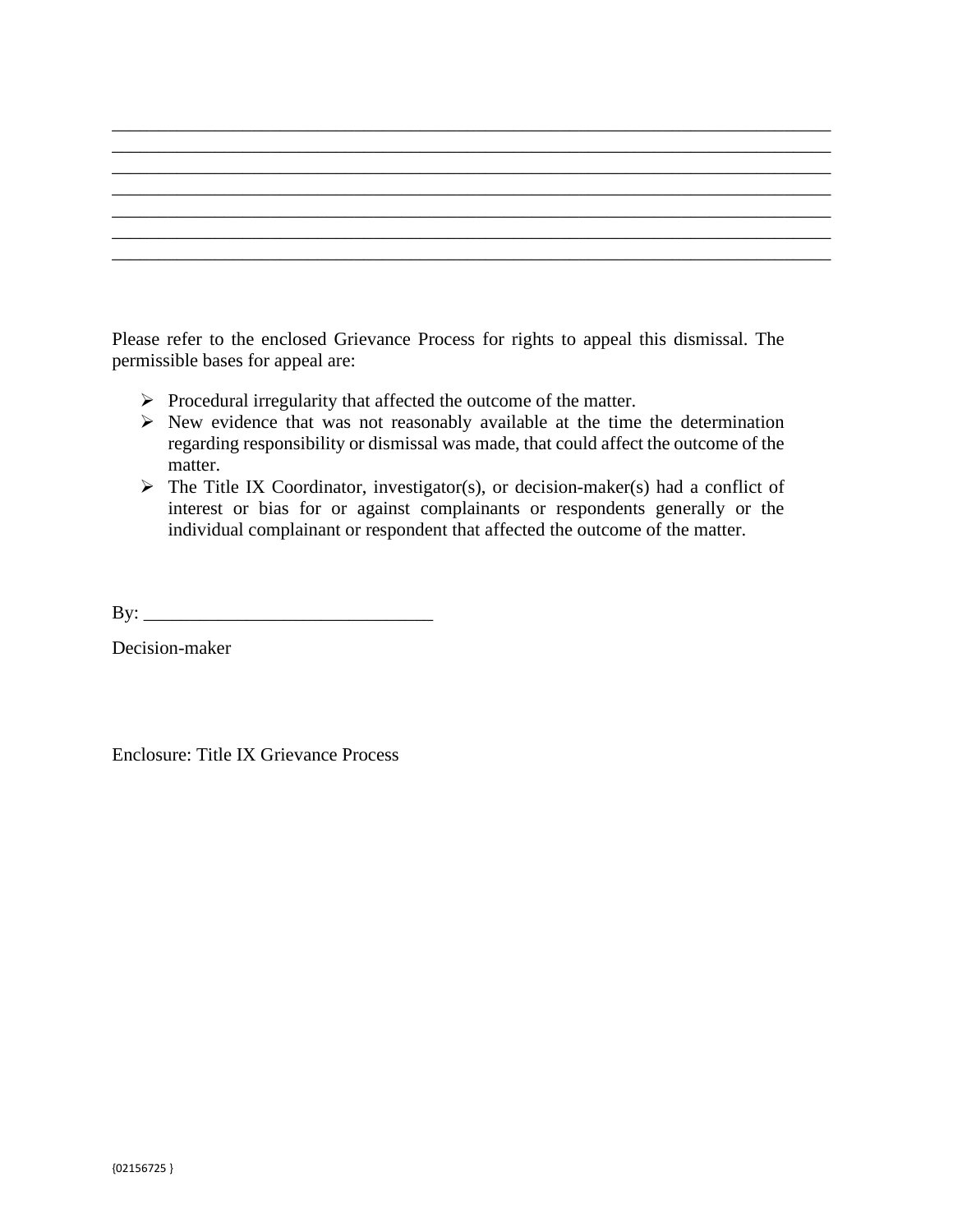Attachment I

### **Notification of Appeal of Final Determination.**

| Complaint No. |  |
|---------------|--|
|---------------|--|

Date:

To all parties and advisors:

This is to notify you that an appeal has been filed by  $\Box$  Complainant  $\Box$ Respondent

The bases for the appeal is/are:

☐Procedural irregularity that affected the outcome of the matter. The specific procedural irregularities are:

\_\_\_\_\_\_\_\_\_\_\_\_\_\_\_\_\_\_\_\_\_\_\_\_\_\_\_\_\_\_\_\_\_\_\_\_\_\_\_\_\_\_\_\_\_\_\_\_\_\_\_\_\_\_\_\_\_\_\_\_\_\_\_\_\_\_\_\_\_\_\_\_ \_\_\_\_\_\_\_\_\_\_\_\_\_\_\_\_\_\_\_\_\_\_\_\_\_\_\_\_\_\_\_\_\_\_\_\_\_\_\_\_\_\_\_\_\_\_\_\_\_\_\_\_\_\_\_\_\_\_\_\_\_\_\_\_\_\_\_\_\_\_\_\_

 $\Box$  New evidence that was not reasonably available at the time the determination regarding responsibility or dismissal was made, that could affect the outcome of the matter. The New evidence that was not reasonably available at the time the determination regarding responsibility or dismissal was made is:

\_\_\_\_\_\_\_\_\_\_\_\_\_\_\_\_\_\_\_\_\_\_\_\_\_\_\_\_\_\_\_\_\_\_\_\_\_\_\_\_\_\_\_\_\_\_\_\_\_\_\_\_\_\_\_\_\_\_\_\_\_\_\_\_\_\_\_\_\_\_\_\_ \_\_\_\_\_\_\_\_\_\_\_\_\_\_\_\_\_\_\_\_\_\_\_\_\_\_\_\_\_\_\_\_\_\_\_\_\_\_\_\_\_\_\_\_\_\_\_\_\_\_\_\_\_\_\_\_\_\_\_\_\_\_\_\_\_\_\_\_\_\_\_\_

 $\mathcal{L}_\mathcal{L} = \{ \mathcal{L}_\mathcal{L} = \{ \mathcal{L}_\mathcal{L} = \{ \mathcal{L}_\mathcal{L} = \{ \mathcal{L}_\mathcal{L} = \{ \mathcal{L}_\mathcal{L} = \{ \mathcal{L}_\mathcal{L} = \{ \mathcal{L}_\mathcal{L} = \{ \mathcal{L}_\mathcal{L} = \{ \mathcal{L}_\mathcal{L} = \{ \mathcal{L}_\mathcal{L} = \{ \mathcal{L}_\mathcal{L} = \{ \mathcal{L}_\mathcal{L} = \{ \mathcal{L}_\mathcal{L} = \{ \mathcal{L}_\mathcal{$  $\mathcal{L}_\mathcal{L} = \{ \mathcal{L}_\mathcal{L} = \{ \mathcal{L}_\mathcal{L} = \{ \mathcal{L}_\mathcal{L} = \{ \mathcal{L}_\mathcal{L} = \{ \mathcal{L}_\mathcal{L} = \{ \mathcal{L}_\mathcal{L} = \{ \mathcal{L}_\mathcal{L} = \{ \mathcal{L}_\mathcal{L} = \{ \mathcal{L}_\mathcal{L} = \{ \mathcal{L}_\mathcal{L} = \{ \mathcal{L}_\mathcal{L} = \{ \mathcal{L}_\mathcal{L} = \{ \mathcal{L}_\mathcal{L} = \{ \mathcal{L}_\mathcal{$ 

 $\mathcal{L}_\text{max} = \mathcal{L}_\text{max} = \mathcal{L}_\text{max} = \mathcal{L}_\text{max} = \mathcal{L}_\text{max} = \mathcal{L}_\text{max} = \mathcal{L}_\text{max} = \mathcal{L}_\text{max} = \mathcal{L}_\text{max} = \mathcal{L}_\text{max} = \mathcal{L}_\text{max} = \mathcal{L}_\text{max} = \mathcal{L}_\text{max} = \mathcal{L}_\text{max} = \mathcal{L}_\text{max} = \mathcal{L}_\text{max} = \mathcal{L}_\text{max} = \mathcal{L}_\text{max} = \mathcal{$ 

\_\_\_\_\_\_\_\_\_\_\_\_\_\_\_\_\_\_\_\_\_\_\_\_\_\_\_\_\_\_\_\_\_\_\_\_\_\_\_\_\_\_\_\_\_\_\_\_\_\_\_\_\_\_\_\_\_\_\_\_\_\_\_\_\_\_\_\_\_\_\_\_

 $\Box$ The Title IX Coordinator, investigator(s), or decision-maker(s) had a conflict of interest or bias for or against complainants or respondents generally or the individual complainant or respondent that affected the outcome of the matter. The specific conflict of interest:

\_\_\_\_\_\_\_\_\_\_\_\_\_\_\_\_\_\_\_\_\_\_\_\_\_\_\_\_\_\_\_\_\_\_\_\_\_\_\_\_\_\_\_\_\_\_\_\_\_\_\_\_\_\_\_\_\_\_\_\_\_\_\_\_\_\_\_\_\_\_\_\_ \_\_\_\_\_\_\_\_\_\_\_\_\_\_\_\_\_\_\_\_\_\_\_\_\_\_\_\_\_\_\_\_\_\_\_\_\_\_\_\_\_\_\_\_\_\_\_\_\_\_\_\_\_\_\_\_\_\_\_\_\_\_\_\_\_\_\_\_\_\_\_\_

\_\_\_\_\_\_\_\_\_\_\_\_\_\_\_\_\_\_\_\_\_\_\_\_\_\_\_\_\_\_\_\_\_\_\_\_\_\_\_\_\_\_\_\_\_\_\_\_\_\_\_\_\_\_\_\_\_\_\_\_\_\_\_\_\_\_\_\_\_\_\_\_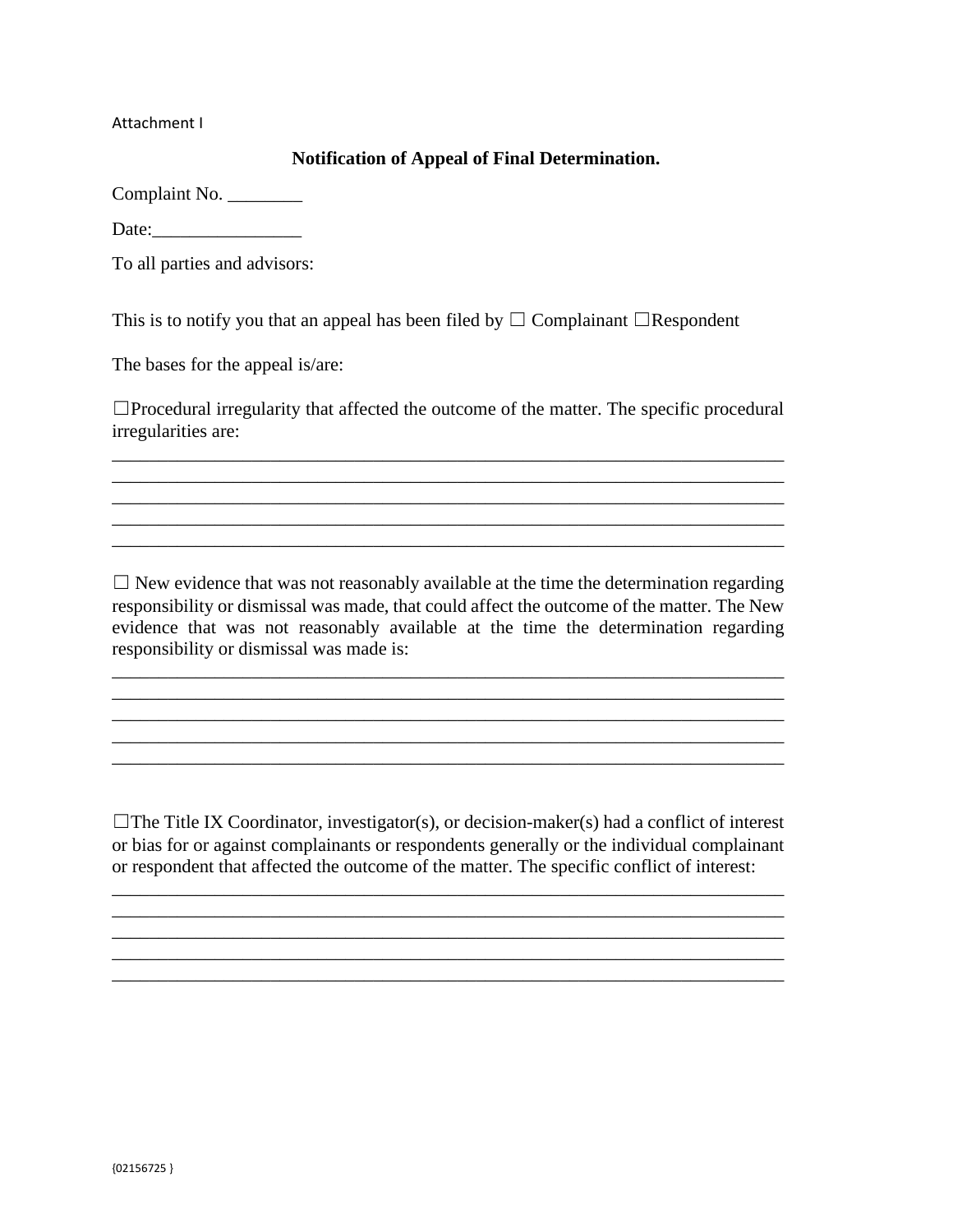Be advised that the decision-maker(s) for the appeal is not the same person as the decisionmaker(s) that reached the determination regarding responsibility or dismissal, the investigator(s), or the Title IX Coordinator.

Each party may submit a written statement in support of, or challenging, the outcome within 10 days of the date of this notice by submitting at the address below.

By:\_\_\_\_\_\_\_\_\_\_\_\_\_\_\_\_\_\_\_\_\_\_\_\_ Appeal decision-maker [insert contact information]

Enclosure: Title IX Grievance Process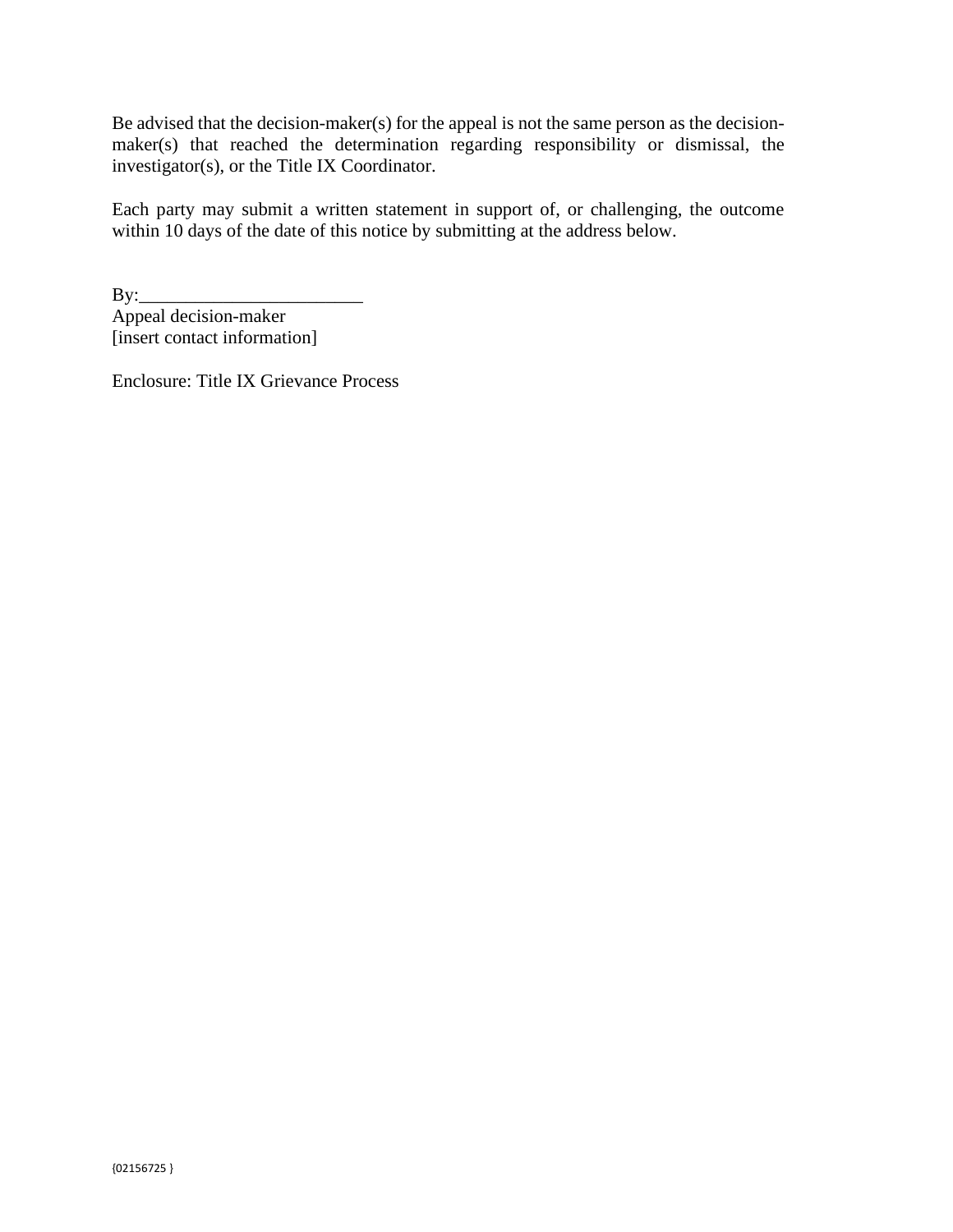Attachment J

# **Notification Regarding Facilitated Informal Resolution**

Complaint No. \_\_\_\_\_\_\_\_\_

Date:

To all parties and advisors:

The District may not require as a condition of enrollment or continuing enrollment, or employment or continuing employment, or enjoyment of any other right, waiver of the right to an investigation and adjudication of formal complaints of sexual harassment consistent with this section. Similarly, the District may not require the parties to participate in an informal resolution process under this section and may not offer an informal resolution process unless a formal complaint is filed. However, at any time prior to reaching a determination regarding responsibility the District may facilitate an informal resolution process, such as mediation, that does not involve a full investigation and adjudication, provided that the District:

- (i) Provides to the parties a written notice disclosing: the allegations, the requirements of the informal resolution process including the circumstances under which it precludes the parties from resuming a formal complaint arising from the same allegations, provided, however, that at any time prior to agreeing to a resolution, any party has the right to withdraw from the informal resolution process and resume the grievance process with respect to the formal complaint, and any consequences resulting from participating in the informal resolution process, including the records that will be maintained or could be shared;
- (ii) Obtains the parties' voluntary, written consent to the informal resolution process; and
- (iii) Does not offer or facilitate an informal resolution process to resolve allegations that an employee sexually harassed a student.

\_\_\_\_\_\_\_\_\_\_\_\_\_\_\_\_\_\_\_\_\_\_\_\_\_\_\_\_\_\_\_\_\_\_\_\_\_\_\_\_\_\_\_\_\_\_\_\_\_\_\_\_\_\_\_\_\_\_\_\_\_\_\_\_\_\_\_\_\_\_\_\_\_\_\_\_\_ \_\_\_\_\_\_\_\_\_\_\_\_\_\_\_\_\_\_\_\_\_\_\_\_\_\_\_\_\_\_\_\_\_\_\_\_\_\_\_\_\_\_\_\_\_\_\_\_\_\_\_\_\_\_\_\_\_\_\_\_\_\_\_\_\_\_\_\_\_\_\_\_\_\_\_\_\_ \_\_\_\_\_\_\_\_\_\_\_\_\_\_\_\_\_\_\_\_\_\_\_\_\_\_\_\_\_\_\_\_\_\_\_\_\_\_\_\_\_\_\_\_\_\_\_\_\_\_\_\_\_\_\_\_\_\_\_\_\_\_\_\_\_\_\_\_\_\_\_\_\_\_\_\_\_ \_\_\_\_\_\_\_\_\_\_\_\_\_\_\_\_\_\_\_\_\_\_\_\_\_\_\_\_\_\_\_\_\_\_\_\_\_\_\_\_\_\_\_\_\_\_\_\_\_\_\_\_\_\_\_\_\_\_\_\_\_\_\_\_\_\_\_\_\_\_\_\_\_\_\_\_\_ \_\_\_\_\_\_\_\_\_\_\_\_\_\_\_\_\_\_\_\_\_\_\_\_\_\_\_\_\_\_\_\_\_\_\_\_\_\_\_\_\_\_\_\_\_\_\_\_\_\_\_\_\_\_\_\_\_\_\_\_\_\_\_\_\_\_\_\_\_\_\_\_\_\_\_\_\_ \_\_\_\_\_\_\_\_\_\_\_\_\_\_\_\_\_\_\_\_\_\_\_\_\_\_\_\_\_\_\_\_\_\_\_\_\_\_\_\_\_\_\_\_\_\_\_\_\_\_\_\_\_\_\_\_\_\_\_\_\_\_\_\_\_\_\_\_\_\_\_\_\_\_\_\_\_ \_\_\_\_\_\_\_\_\_\_\_\_\_\_\_\_\_\_\_\_\_\_\_\_\_\_\_\_\_\_\_\_\_\_\_\_\_\_\_\_\_\_\_\_\_\_\_\_\_\_\_\_\_\_\_\_\_\_\_\_\_\_\_\_\_\_\_\_\_\_\_\_\_\_\_\_\_ \_\_\_\_\_\_\_\_\_\_\_\_\_\_\_\_\_\_\_\_\_\_\_\_\_\_\_\_\_\_\_\_\_\_\_\_\_\_\_\_\_\_\_\_\_\_\_\_\_\_\_\_\_\_\_\_\_\_\_\_\_\_\_\_\_\_\_\_\_\_\_\_\_\_\_\_\_ \_\_\_\_\_\_\_\_\_\_\_\_\_\_\_\_\_\_\_\_\_\_\_\_\_\_\_\_\_\_\_\_\_\_\_\_\_\_\_\_\_\_\_\_\_\_\_\_\_\_\_\_\_\_\_\_\_\_\_\_\_\_\_\_\_\_\_\_\_\_\_\_\_\_\_\_\_ \_\_\_\_\_\_\_\_\_\_\_\_\_\_\_\_\_\_\_\_\_\_\_\_\_\_\_\_\_\_\_\_\_\_\_\_\_\_\_\_\_\_\_\_\_\_\_\_\_\_\_\_\_\_\_\_\_\_\_\_\_\_\_\_\_\_\_\_\_\_\_\_\_\_\_\_\_ \_\_\_\_\_\_\_\_\_\_\_\_\_\_\_\_\_\_\_\_\_\_\_\_\_\_\_\_\_\_\_\_\_\_\_\_\_\_\_\_\_\_\_\_\_\_\_\_\_\_\_\_\_\_\_\_\_\_\_\_\_\_\_\_\_\_\_\_\_\_\_\_\_\_\_\_\_

The allegations are: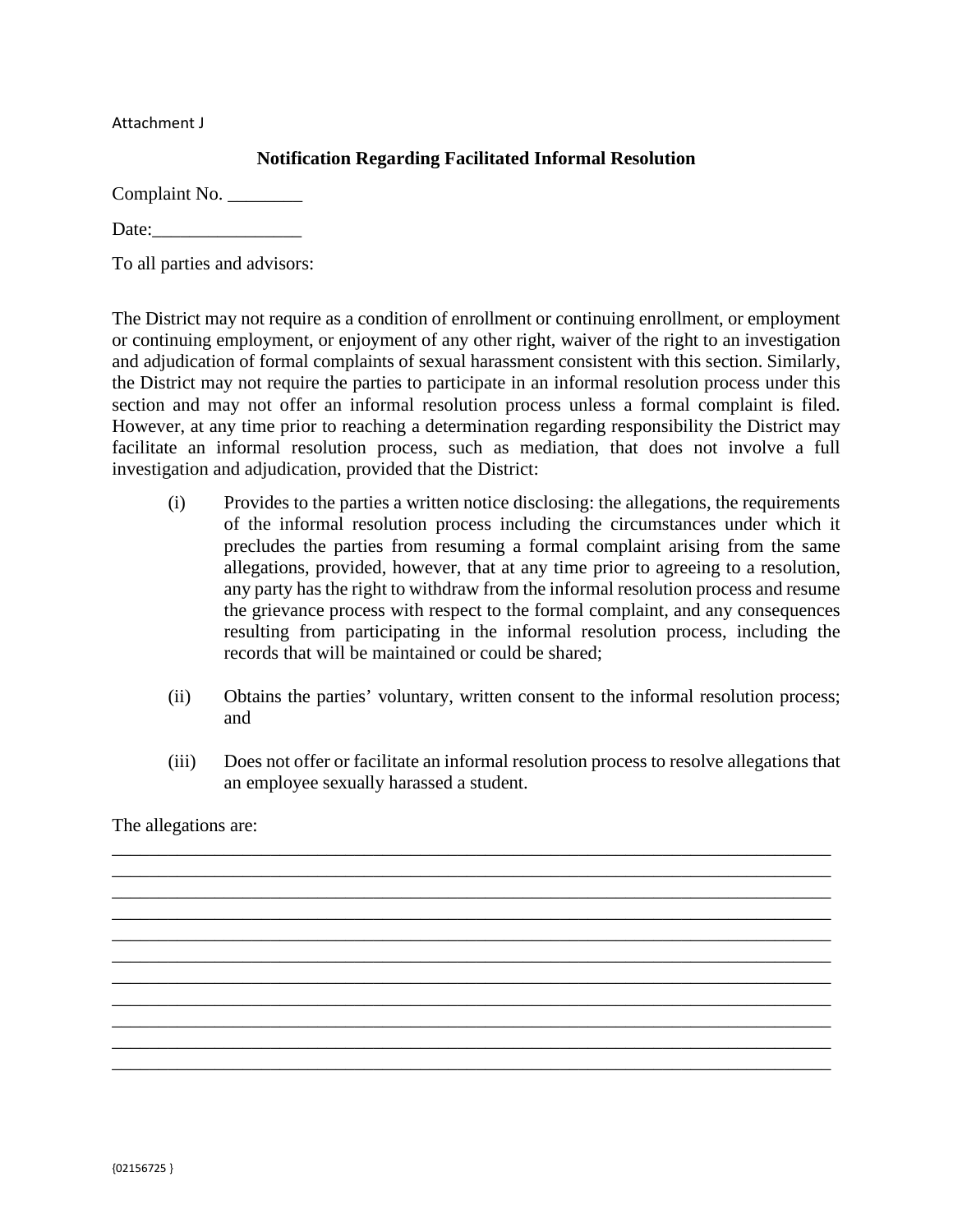Description of the Informal Resolution Process, including the circumstances under which it precludes the parties from resuming a formal complaint arising from the same allegations:

<u> 1989 - Johann Stoff, amerikansk politiker (d. 1989)</u>

 $\Box$  I voluntarily consent to the informal resolution process.

 $\Box$ I do not voluntarily consent to the informal resolution process.

**Title IX Coordinator** [insert contact information]

Enclosure: Title IX Grievance Process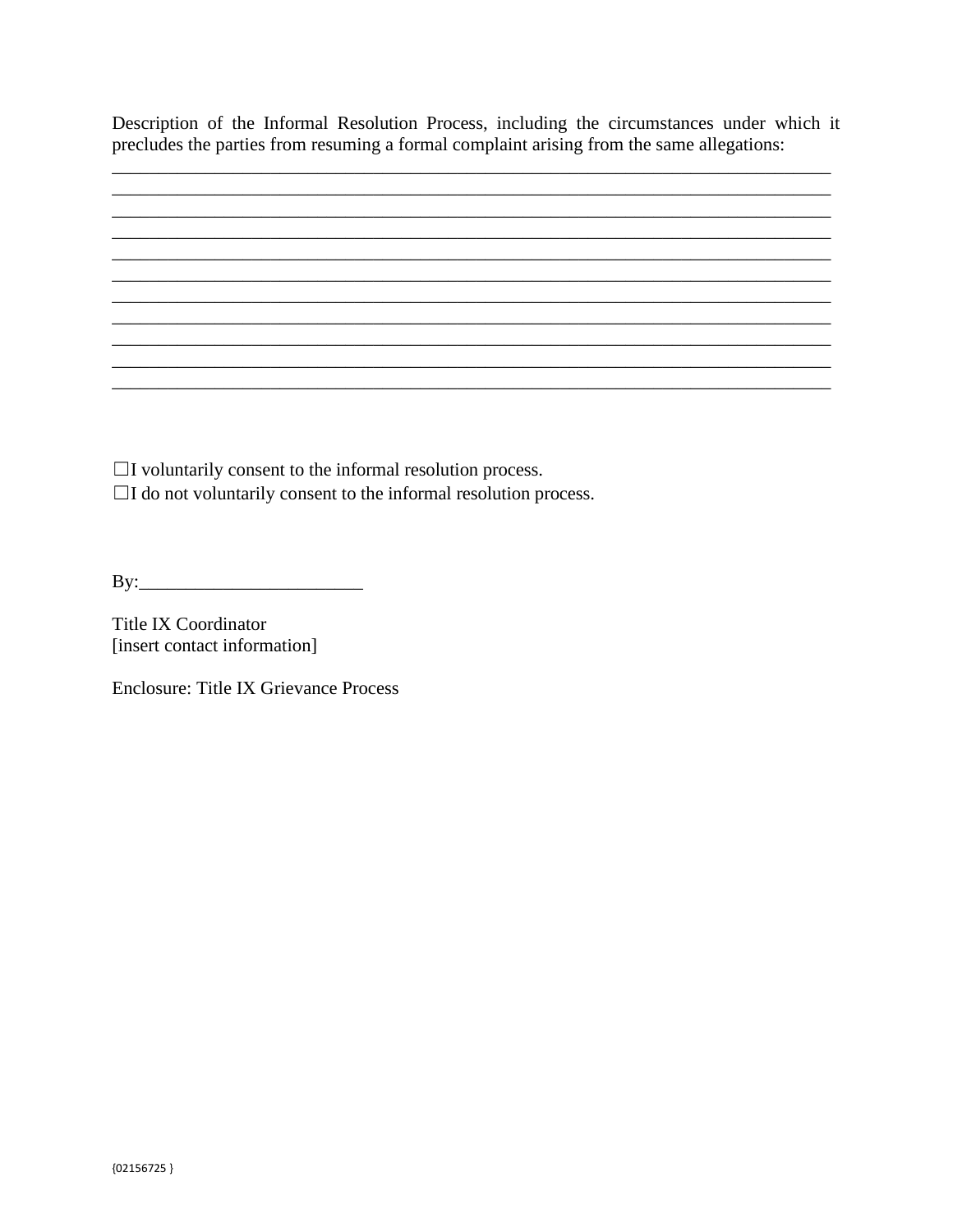Attachment K

### **Record of Compliance**

Complaint No. \_\_\_\_\_\_\_\_\_

Date:

The District must create, and maintain for a period of seven years, records of any actions, including any supportive measures, taken in response to a report or formal complaint of sexual harassment.

Date (Enter N/A if not applicable)

| Receipt of Formal Complaint (Attachment B)                 |  |
|------------------------------------------------------------|--|
| Notification to Parties of Formal Complaint (Attachment C) |  |
| Notice of Dismissal (Attachment D)                         |  |
| Investigative Meeting Notice (Attachment E)                |  |
| Investigator Disclosure of Evidence (Attachment F)         |  |
| Investigative Report (Attachment G)                        |  |
| Final Determination (Attachment H)                         |  |
| Notification of Appeal (Attachment I)                      |  |
| Notification of Informal Resolution (Attachment J)         |  |
|                                                            |  |

In each instance, the District must document the basis for its conclusion that its response was not deliberately indifferent, and document that it has taken measures designed to restore or preserve equal access to the District's education program or activity. The basis is:

\_\_\_\_\_\_\_\_\_\_\_\_\_\_\_\_\_\_\_\_\_\_\_\_\_\_\_\_\_\_\_\_\_\_\_\_\_\_\_\_\_\_\_\_\_\_\_\_\_\_\_\_\_\_\_\_\_\_\_\_\_\_\_\_\_\_\_\_\_\_\_\_\_\_\_\_\_ \_\_\_\_\_\_\_\_\_\_\_\_\_\_\_\_\_\_\_\_\_\_\_\_\_\_\_\_\_\_\_\_\_\_\_\_\_\_\_\_\_\_\_\_\_\_\_\_\_\_\_\_\_\_\_\_\_\_\_\_\_\_\_\_\_\_\_\_\_\_\_\_\_\_\_\_\_ \_\_\_\_\_\_\_\_\_\_\_\_\_\_\_\_\_\_\_\_\_\_\_\_\_\_\_\_\_\_\_\_\_\_\_\_\_\_\_\_\_\_\_\_\_\_\_\_\_\_\_\_\_\_\_\_\_\_\_\_\_\_\_\_\_\_\_\_\_\_\_\_\_\_\_\_\_ \_\_\_\_\_\_\_\_\_\_\_\_\_\_\_\_\_\_\_\_\_\_\_\_\_\_\_\_\_\_\_\_\_\_\_\_\_\_\_\_\_\_\_\_\_\_\_\_\_\_\_\_\_\_\_\_\_\_\_\_\_\_\_\_\_\_\_\_\_\_\_\_\_\_\_\_\_ \_\_\_\_\_\_\_\_\_\_\_\_\_\_\_\_\_\_\_\_\_\_\_\_\_\_\_\_\_\_\_\_\_\_\_\_\_\_\_\_\_\_\_\_\_\_\_\_\_\_\_\_\_\_\_\_\_\_\_\_\_\_\_\_\_\_\_\_\_\_\_\_\_\_\_\_\_ \_\_\_\_\_\_\_\_\_\_\_\_\_\_\_\_\_\_\_\_\_\_\_\_\_\_\_\_\_\_\_\_\_\_\_\_\_\_\_\_\_\_\_\_\_\_\_\_\_\_\_\_\_\_\_\_\_\_\_\_\_\_\_\_\_\_\_\_\_\_\_\_\_\_\_\_\_ \_\_\_\_\_\_\_\_\_\_\_\_\_\_\_\_\_\_\_\_\_\_\_\_\_\_\_\_\_\_\_\_\_\_\_\_\_\_\_\_\_\_\_\_\_\_\_\_\_\_\_\_\_\_\_\_\_\_\_\_\_\_\_\_\_\_\_\_\_\_\_\_\_\_\_\_\_ \_\_\_\_\_\_\_\_\_\_\_\_\_\_\_\_\_\_\_\_\_\_\_\_\_\_\_\_\_\_\_\_\_\_\_\_\_\_\_\_\_\_\_\_\_\_\_\_\_\_\_\_\_\_\_\_\_\_\_\_\_\_\_\_\_\_\_\_\_\_\_\_\_\_\_\_\_ \_\_\_\_\_\_\_\_\_\_\_\_\_\_\_\_\_\_\_\_\_\_\_\_\_\_\_\_\_\_\_\_\_\_\_\_\_\_\_\_\_\_\_\_\_\_\_\_\_\_\_\_\_\_\_\_\_\_\_\_\_\_\_\_\_\_\_\_\_\_\_\_\_\_\_\_\_ \_\_\_\_\_\_\_\_\_\_\_\_\_\_\_\_\_\_\_\_\_\_\_\_\_\_\_\_\_\_\_\_\_\_\_\_\_\_\_\_\_\_\_\_\_\_\_\_\_\_\_\_\_\_\_\_\_\_\_\_\_\_\_\_\_\_\_\_\_\_\_\_\_\_\_\_\_ \_\_\_\_\_\_\_\_\_\_\_\_\_\_\_\_\_\_\_\_\_\_\_\_\_\_\_\_\_\_\_\_\_\_\_\_\_\_\_\_\_\_\_\_\_\_\_\_\_\_\_\_\_\_\_\_\_\_\_\_\_\_\_\_\_\_\_\_\_\_\_\_\_\_\_\_\_ \_\_\_\_\_\_\_\_\_\_\_\_\_\_\_\_\_\_\_\_\_\_\_\_\_\_\_\_\_\_\_\_\_\_\_\_\_\_\_\_\_\_\_\_\_\_\_\_\_\_\_\_\_\_\_\_\_\_\_\_\_\_\_\_\_\_\_\_\_\_\_\_\_\_\_\_\_ \_\_\_\_\_\_\_\_\_\_\_\_\_\_\_\_\_\_\_\_\_\_\_\_\_\_\_\_\_\_\_\_\_\_\_\_\_\_\_\_\_\_\_\_\_\_\_\_\_\_\_\_\_\_\_\_\_\_\_\_\_\_\_\_\_\_\_\_\_\_\_\_\_\_\_\_\_

\_\_\_\_\_\_\_\_\_\_\_\_\_\_\_\_\_\_\_\_\_\_\_\_\_\_\_\_\_\_\_\_\_\_\_\_\_\_\_\_\_\_\_\_\_\_\_\_\_\_\_\_\_\_\_\_\_\_\_\_\_\_\_\_\_\_\_\_\_\_\_\_\_\_\_\_\_ \_\_\_\_\_\_\_\_\_\_\_\_\_\_\_\_\_\_\_\_\_\_\_\_\_\_\_\_\_\_\_\_\_\_\_\_\_\_\_\_\_\_\_\_\_\_\_\_\_\_\_\_\_\_\_\_\_\_\_\_\_\_\_\_\_\_\_\_\_\_\_\_\_\_\_\_\_